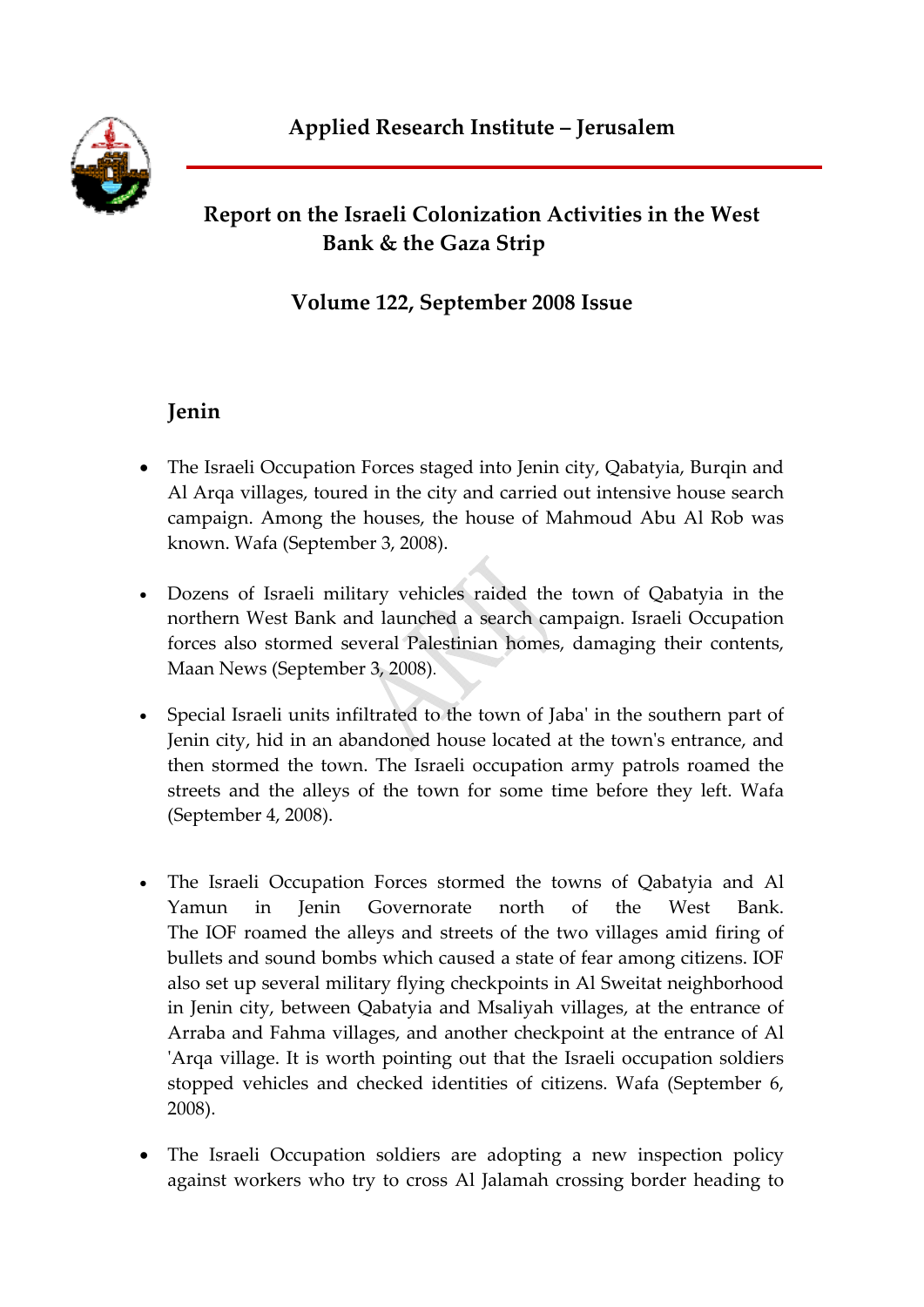their work places inside the Green Line. Despite having permits that allow them to pass through Al Jalameh crossing gate, workers are forced to take off their clothes as a prelude for inspection. Quds (September 6, 2008).

- The Israeli Occupation Forces stormed the villages of Qabatyia, Merka and Al Hashimiyeh in Jenin Governorate north of the West Bank amid bullets and sound grenades, raided several houses and carried out inspection campaigns in Abu Ar Rub, Al Zakarneh neighborhood and the northern area of town. Wafa (September 7, 2008).
- Several Israeli Military vehicles stormed Qabatyia village in Jenin and roamed the streets and its alleys for more than two hours amid shooting of bulletproof and sound bombs. It is noteworthy that the town of Qabatiya exposed to almost daily incursions by the Israeli occupation forces. Wafa (September 8, 2008).
- Israeli Military vehicles raided Al Masarwa neighborhood, the Old Souq and the former headquarter of the Palestinian security forces in Jenin city. Israeli army bulldozers have caused destruction to the streets of the city. In the same context, IOF stormed Al Zababda village north of Jenin city, stationed at the northern entrance of the village to what was known as 'Bezeq' camp for several hours. Wafa (September 7, 2008).
- The Israeli Occupation Army confiscated a bulldozer owned by Muhammad Mustafa Jabbarin in At Tayybeh village northwest of Jenin city because of working on a piece of land located in area "C" which falls under the full Israeli control. The bulldozer costs 50 Thousand NIS. Quds (September 7, 2008).
- Israeli military force stormed the town of Jenin across Haifa Street and entered the camp, where soldiers raided the house of Abu Sirryeh and messed with the contents of his houses after detaining the owners outside the house for more than two hours. IOF also stormed the towns of Arraba and Kafr Ra'i and were also seen in other areas around the villages of Sir, Al Jadeda, Sanur and the village of Fahma. Wafa (September 9, 2008).
- Israeli Occupation Forces freed herds of pigs in the vicinity of the settlementsʹ, Hermish and Mevo Dotan near the Palestinian villages of Yaʹbad (southwest of Jenin city) and Qaffin (north of Tulkarem city) which threaten and harm the Palestinian land and property. The pigs sabotaged large agricultural farms, especially the Olive orchards and dig beneath the trees in a way that harmed the roots of the trees. The release of 'pigs'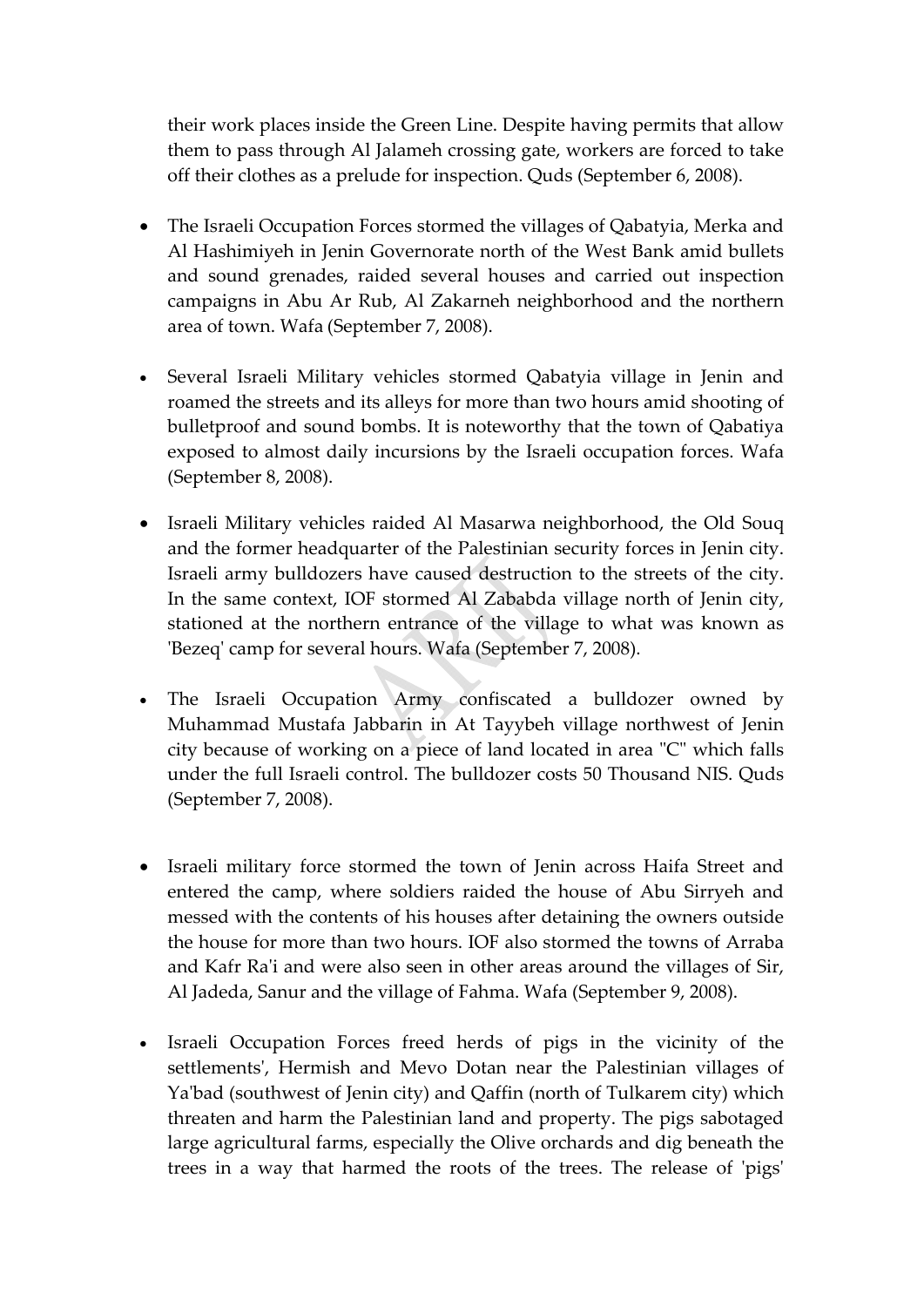causes considerable loss and severe damage to the agricultural crops, adding to that that pigs form real danger to the lives of children, especially that theyʹre being freed during night time and not throughout the day. Wafa (September 10, 2008).

- The Israeli Occupation Forces erected two flying checkpoints in Jenin Governorate, one at Maythalon – Siris junction while the second at Jabaʹ village, on Jenin – Nablus roadway; in addition to another flying checkpoint at the entrance of Al Yamun village. Wafa (September 14, 2008).
- Israeli military Occupation Forces stormed Jenin refugee camp in the northern West Bank and ransacked several homes, among which, the house of Muhammad Abu Sirriyeh was known and messed up its contents. Israeli forces raided the city of Jenin as well as the nearby towns of ʹArraba and Kafr Ra'i, firing into the air and breaking into houses. Maan News (September 16, 2008).
- Israeli Military vehicles stormed the village of Qabatyia south of Jenin city from all directions amid shooting, causing fear and panic among citizens. The Israeli Occupation forces raided several houses and searched and detained house owners. Wafa (September 17, 2008).
- The Israeli Occupation patrols roamed the streets and the alleys of Al Yamoun village west of Jenin city. Wafa (September 19, 2008)**.**
- The Israeli Occupation Forces let go wild pigs at 'Anin village west of Jenin city, along side the 1949 Green Line. This has cause a state of fear and panic among residents in addition to the destruction caused to agricultural lands of the village by the pigs. Quds (September 23, 2008).
- Israeli Occupation Forces stormed Jenin city and Al Yamoun village north of the West Bank, where Israeli soldiers set up military roadblocks at the entrances of the aforementioned communities and the village of Kafr Dan. Wafa (September 23, 2008).

#### **Tulkarem**

• The Israeli Forces stormed Qaffin village north of Tulkarem city, amid intensive shooting, which caused a state of fear among inhabitants there, especially children. The Israeli troops conducted search operations in a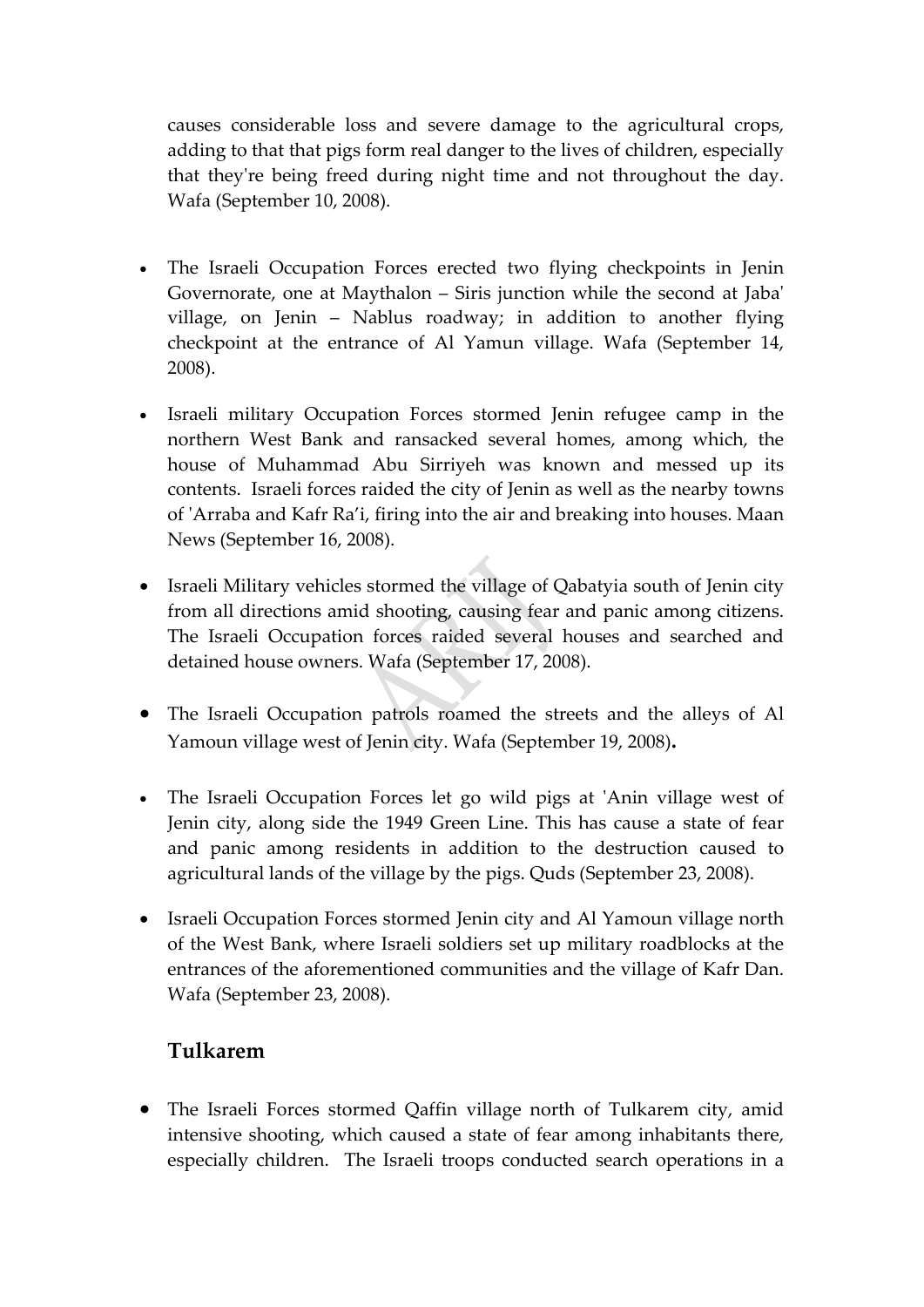large number of Palestinian houses, and messed with its contents; among the houses, the following were known: The house of Muʹath Amarneh and the house of Iyad Khader. Wafa (September 4, 2008).

- The Israeli Occupation soldiers raided the village of 'Allar north of Tulkarem city, and stormed the house of Muqbel Fathi 'Israwi. Wafa (September 8, 2008).
- Israeli military vehicles stormed the villages of Illar and Attil north of Tulkarem city and ransacked several homes there. Maan News (September 15, 2008).
- Israeli occupation Forces stormed the village of Qaffin north of Tulkarem and conducted a wide search in a number of houses. Wafa (September 17, 2008).
- The Israeli Occupation Authorities handed out residents of Ramin village southeast of Tulkarem city military order stipulating the confiscation of 6.5 dunums of agricultural lands in the village to expand Enav checkpoint. Razing activities will come on 30 Olive trees in the village. Quds (September 22, 2008).
- The Israeli Occupation Army raided Thinnaba village in Tulkarem Governorate and stormed the house of Ragheb Farid Tabbal after forcing all dwellers to evacuate the house under the threat of weapons. September 25, 2008).
- Temporary checkpoints were installed around the city of Tulkarem and complicated security procedures have delayed vehicles entering the city. Long lines of cars were held up at the checkpoints, and no reasons for the strict and sudden measures have been given. Checkpoints have been installed on the Tulkarem‐ Far'oun road running south from the city, as well as on the Tulkarem‐ Bal'a road running east from the city. The permanent military checkpoint at I'nab east of Tulkarem has been nearly shut down, causing long delays for drivers in both directions. Maan News (September 28, 2008).

#### **Bethlehem**

• Tens of Israeli Jeeps stormed the town of Al Ubeidiyeh east of Bethlehem city from its main axes and imposed intensive security measures. The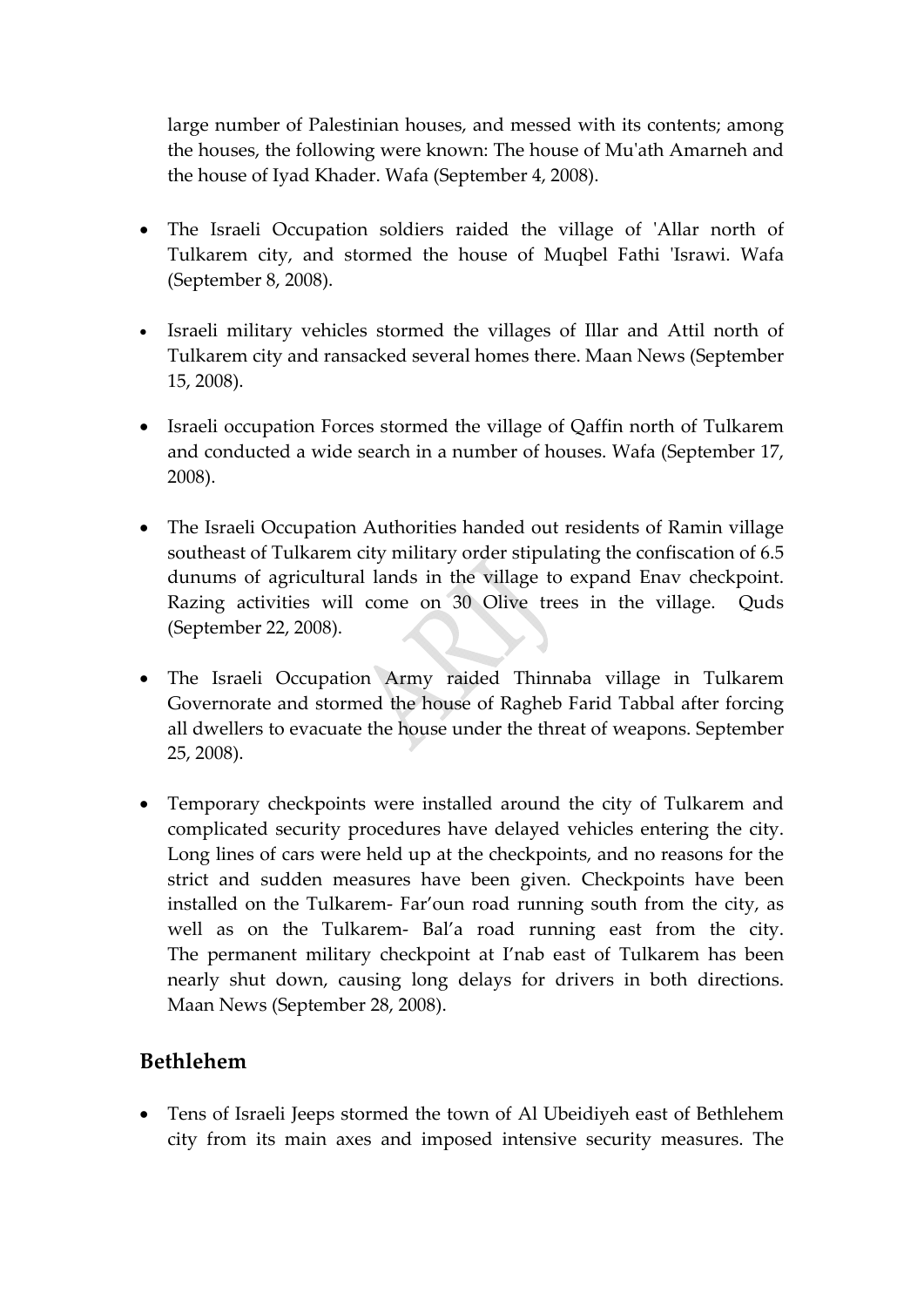Israeli occupation soldiers surrounded the house of Fayez Abu Saud Al‐ Sarhan and searched all its contents. Wafa (September 1, 2008).

- Israeli Occupation Authorities opened the Rachel's Tomb compound north of Bethlehem city to private Israeli cars for the first time in Eight years. Until the first of September, the tourist destination was accessible only by armored bus from the Israeli side of the Segregation wall. Maan News (September 1, 2008)**.**
- The Israeli Occupation Forces raided the houses of Khaled and Ezz Ad Din As'ad in Al Khadr village west of Bethlehem city, searched the houses after forcing all dwellers to leave them. Wafa (September 2, 2008).
- Israeli Occupation soldiers raided the house of Imad Ayyad from 'Aida Refugee Camp located north of Bethlehem city and caused damages to the properties. The IOF also stormed the town of Beit Ta'mar east of Bethlehem and raided several houses using police dogs. Among the houses, the following were known: Hassan Dannoun, brothers Suleiman and Raed, ʹAdel Hasan Dannoun, Wafa (September 4, 2008).
- The Israeli Occupation Forces surrounded the house of Kamel Abdullah Al Badan in Tequ' village southeast of Bethlehem city, stormed and searched the house, and then arrested the owner and took him to an unknown destination. Wafa (September 4, 2008).
- Israeli Occupation Army raided the house of Adel 'Attia Ramadan in Ad‐ Duheisha refugee camp south of Bethlehem city. The house of Magdi Abed Mustafa Sobeh in the Al‐Balou' area in Bethlehem was also raided. Wafa (September 5, 2008)
- Hertzel Yehizqel, head of Har Homa settlement council warns of Ehud Barak's intention to endorse the construction of a Palestinian neighborhood in Ush Ghurab site, east of Beit Sahour city as it threatens the Jewish existence in the area, and that the neighborhood is to be constructed on an area designated for future Israeli road to link Gush Etzion settlement bloc with settlements inside Jerusalem. Quds (September 6, 2008).
- The IOF Stormed Al Ubeidiyeh village east of Bethlehem city and stationed in Abu Sarhan neighborhood east of the village. The IO soldiers raided the houses of citizens and messed with its contents after forcing owners to leave the houses. Among the houses, the following were known: Amir Fawzi Abu Sarhan, and Fayez Abu Saud al‐Sarhan,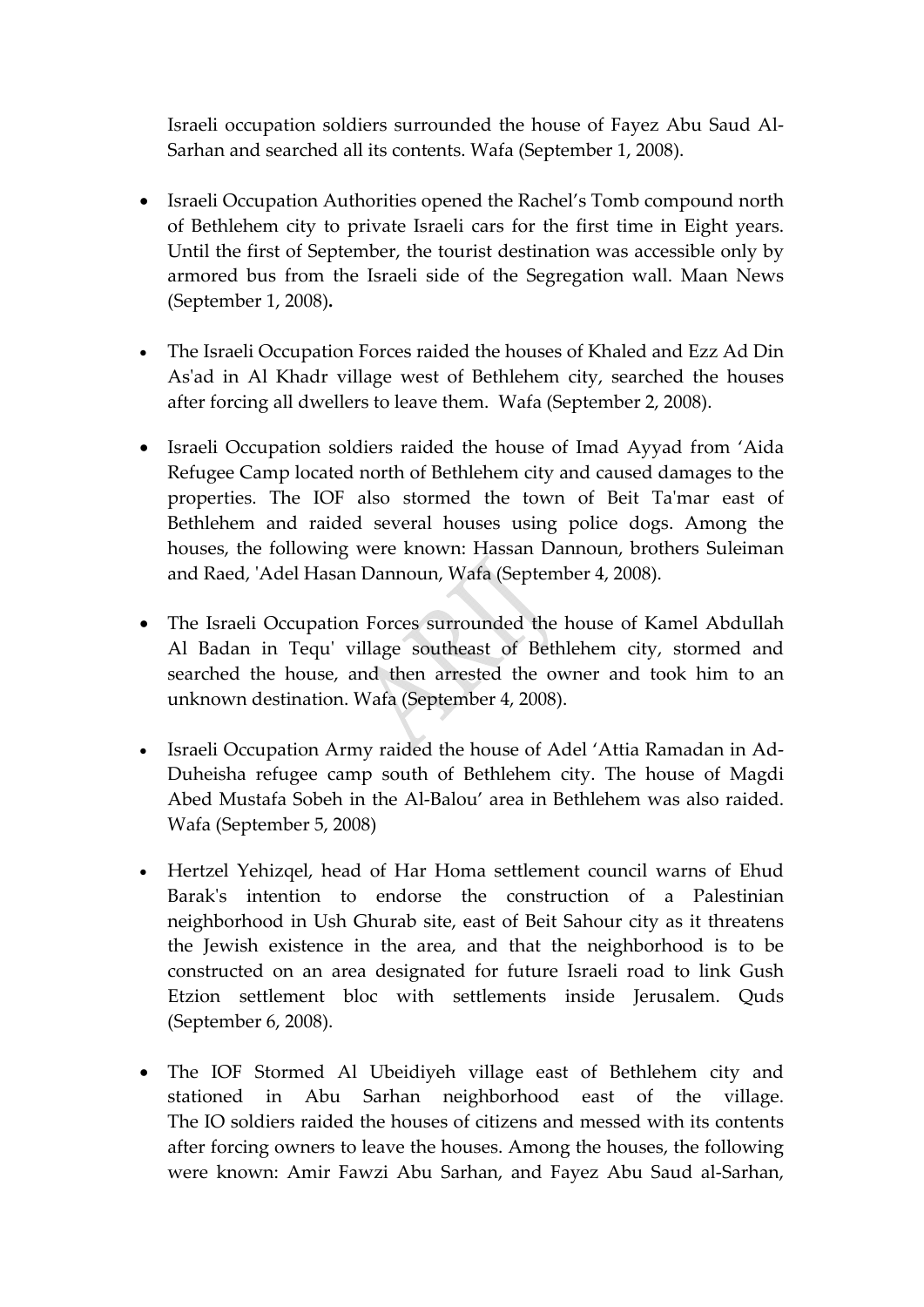Mohammed Abdel Qader Abu Sarhan, Oqla Abu Sarhan, and Mohammad Jamil Abu Sarhan. Wafa (September 6, 2008).

- Large forces of occupation soldiers raided Al Khadr village old town west of Bethlehem city under intensive exchange of fire and surrounded the soccer stadium. Wafa (September 9, 2008)**.**
- The Israeli Civil Administration issued tender to build 32 housing units in Betar Illit settlement located southwest of Bethlehem city. The tender is a continuation to a previously issued tender which stated the construction of 286 units in the settlement. Laʹadat (September 9, 2008).
- 12 Israeli military patrols moved into the village of Al ʹUbeidiyeh east of Bethlehem city across the main entrances and stationed in the streets and neighborhoods. The IOF had seized the roof of two houses owned by 'Aqba and Jamal Shanayta and transferred them to military barracks. The IOF also erected a checkpoint on the main street. Wafa (September 9, 2008).
- Israeli military forces raided the village of Abu Injeim south of Bethlehem city through its main entrance, imposed intensive security measures exemplified in closing the main entrances and preventing the entry and exit of citizens to and from the village. The IOF also raided the houses of citizens and messed with its contents. Among the houses, the following were known: Raed Musa Al Hreimi, Atiyah AhmadAl Hreimi, Muhammad Saleh Al Hreimi, Azizi Abed Al Hreimi and Muhammad Ahmad Al Hreimi. Wafa (September 10, 2008).
- Israeli Occupation soldiers surrounded the house of Ibrahim Mohammed Hassan Ayish from Al 'Asakrah village east of Berthlehem, raided and searched the house before arresting its owner. Wafa (September 10. 2008).
- Israeli Occupation troops stormed the village of Tuqu, south of Bethlehem, before midnight and raided several houses, including those belonging to Khaled Khalil Sabah and Salem Abu Mefreh, the director of the Boy's School in the village. The soldiers threatened to demolish the school if the students threw stones at Israeli soldiers. Maan News (September 15, 2008).
- The Israeli Occupation Forces stormed Al Duhaisha refugee camp south of Bethlehem city and raided the houses of Ahmad Tawfeeq, ʹAdel ʹAtiyah and Osama Al ʹAyasa. Wafa (September 15, 2008).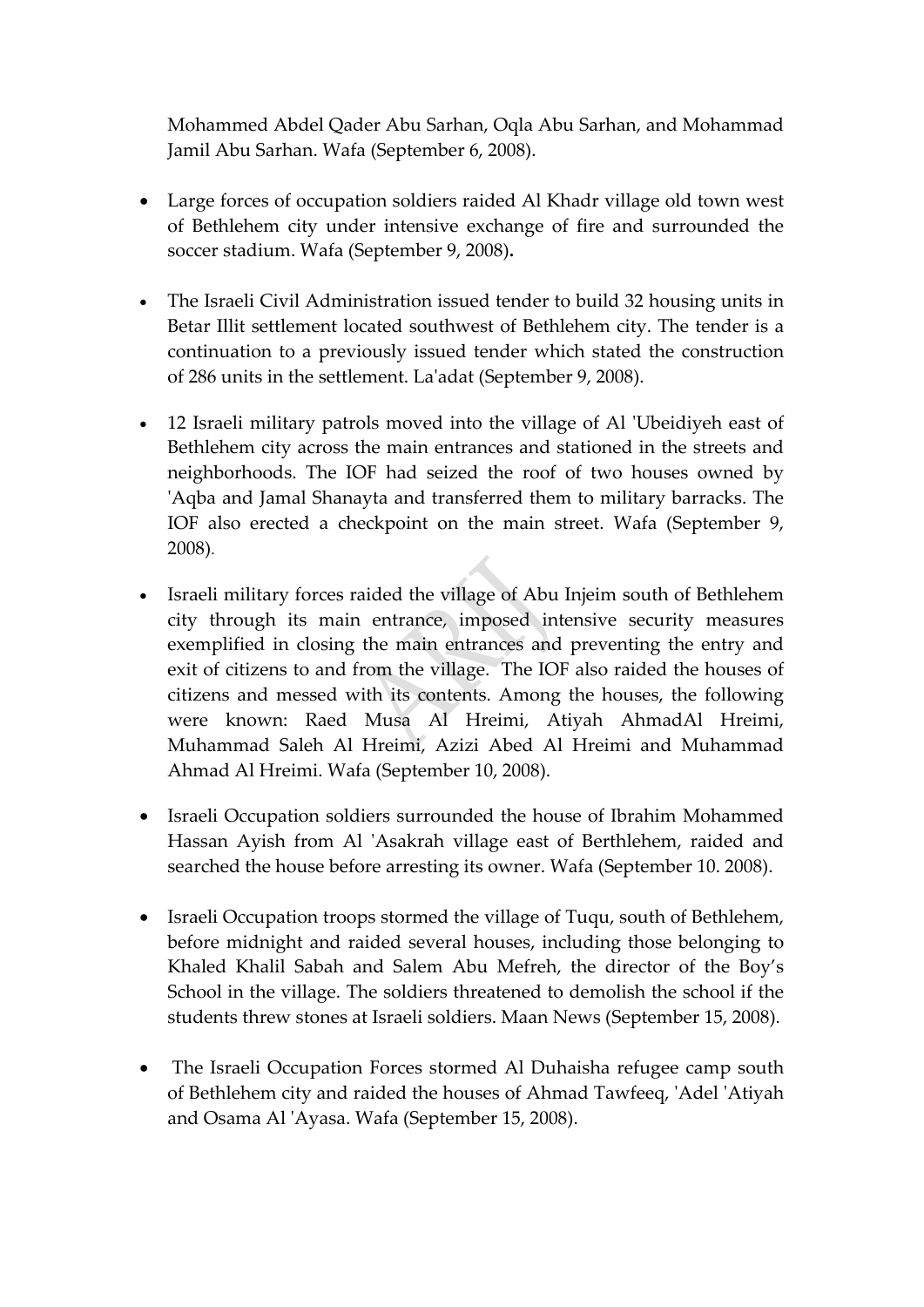- The Israeli Occupation soldiers destroyed the car of Abdel Qader Shakarneh from Nahalin village southwest of Bethlehem city. The IO soldiers also raided a number of houses and commercial stores in the village. Wafa (September 15, 2008).
- Israeli Occupation Forces raided the village of Dar Salah, east of the West Bank city of Bethlehem and conducted forcible house‐to‐house searches. The soldiers raided the homes of Khalid Abu Haniyeh, Khalil Mubarak, Abdullah Al‐Huzeabi, Jamal Al‐Huzaibi, Azmi Al‐Ajdal and Adil Al‐ Ajdal. Maan News (September 16, 2008).
- Eight Israeli military jeeps and three armored personnel carriers' raided Ad Duheisha refugee camp south of the West Bank city of Bethlehem, ransacked a number of homes, among which, the home of journalist Usama Al‐Ayasah and handed him a warrant summoning him and his son to an Israeli intelligence office. Maan News (September 16, 2008).
- Israeli troops raided the village of Husan, west of Bethlehem, overran it after midnight and broke into several houses, forcing residents to wait outside. Maan News (September 17, 2008).
- Several Israeli military vehicles raided the town of Beit Fajjar south of Bethlehem, took cars with Palestinian license plates from their owners including one ambulance. IOF also stormed the pharmacy of Sanaʹ Thawabta and the clinic of Dr. Iyad Thawabta in the town and several other Palestinian houses who were forced to leave their houses under the threat of weapon. Maan News (September 21, 2008).
- Israeli Occupation Army stormed Tequ' village south-east of Bethlehem city and launched a large‐scale raid on the homes of citizens and messed up with contents. Among the homes, the following were known: Mohammed and Mustafa Khalil Jibril, Khaled and Mahmmoud Abd sabah. The IO army also raided Dar Salah village east of Bethlehem and raided the home of Ahmed Suleiman Salah, and searched his house thoroughly. Wafa (September 24, 2008).

## **Jerusalem**

• The Israeli Supreme Court issued a temporary injunction against plans to demolish the second and third floors of the four‐story house of Palestinian resident Ala Abu Dahim in Jabel Mukkaber, East Jerusalem, Haaretz (September 3, 2008).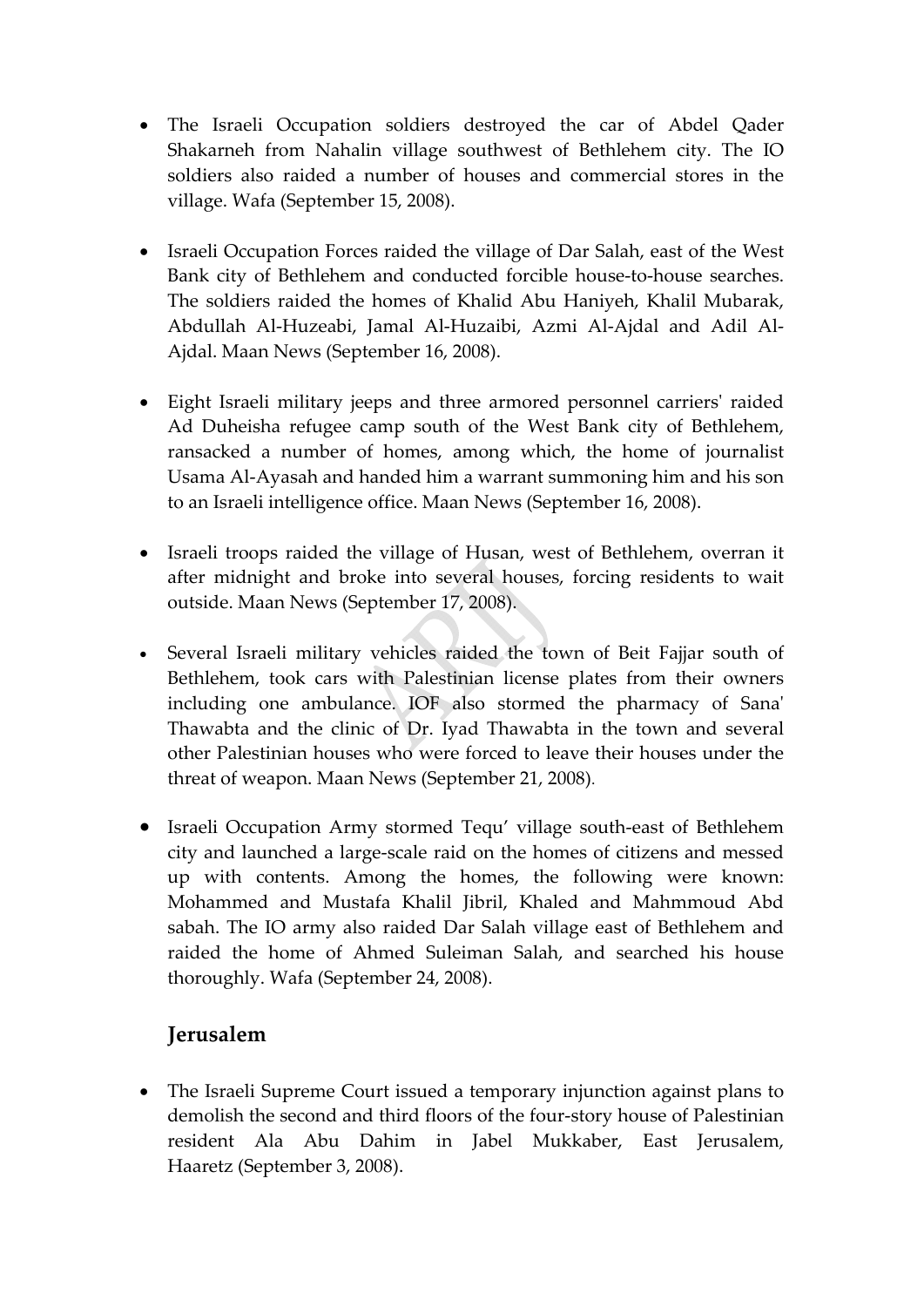- Crews of the Israeli Ministry of Interior guarded by the Israeli border police started conducting a statistics process of Palestinians in Jerusalem and the surroundings. Quds (September 3, 2008).
- 50 Israeli rightists entered East Jerusalem refugee camp of Shu'fat and attempted to place a mobile home in the location of Shaʹar Mezrach Outpost near the camp. Settlers were also attempting to lay claim to the area, which lies on land Israel occupied in 1967. Haaretz & Maan News (September 4, 2008)
- Israeli police announced that Muslims hoping to pray at the Al-Aqsa Mosque in the Old City of Jerusalem on Friday will not be able to drive or take public transportation directly to the mosque. Police plan to cordon off the area near the mosque. Jerusalem police also restricting entry of West Bank Palestinians into Jerusalem and Al Aqsa Mosque compound for the first Friday of the Muslim holy month of Ramadan. A police statement says married men between 45 and 50 years old can enter with a permit, while those under 45 are banned, and those over 50 can enter freely. Married women between 30 and 45 need permits. Maan News & Haaretz (September 9, 2008)
- The Israeli Occupation Authorities will replace the course of bypass road 20 aimed to link Pisgat Zeʹev settlement north of Jerusalem city with Began Street North, the section which was stalled for some time due to its course passing through Palestinian lands, with another route. This means the issuance of tenders for the construction of 2,000 housing units in the settlement that were frozen due to the need for the construction and paving of that new road route. Moriah ‐ the municipal agency, supervising the construction and paving of the road except for the road at dispute, was given the Green light to continue the work based on the new route. According to plans, it is supposed to link the new bypass road (Road number 1) with Bypass Road 344 north of Jerusalem city, as part of Hizma Road. The majority of the roadʹs route (about 2 kilometers) passes through areas within the Jerusalem Municipality boundaries, while a length of 0.5 kilometers of the road, requires the confiscation of Palestinian land, thatʹs why it wasn't paved. Quds (September 6, 2008)
- After 10 years of negotiations, the Israel Lands Authority and Bezeq have agreed that the phone company will vacate the so-called "antenna hill" in the Jerusalem neighborhood of Bayit Vegan ‐ and the lot will be rezoned for housing. In return for vacating the 100‐dunam lot within eight months, Bezeq will receive as much as NIS 9 million. The land will be rezoned for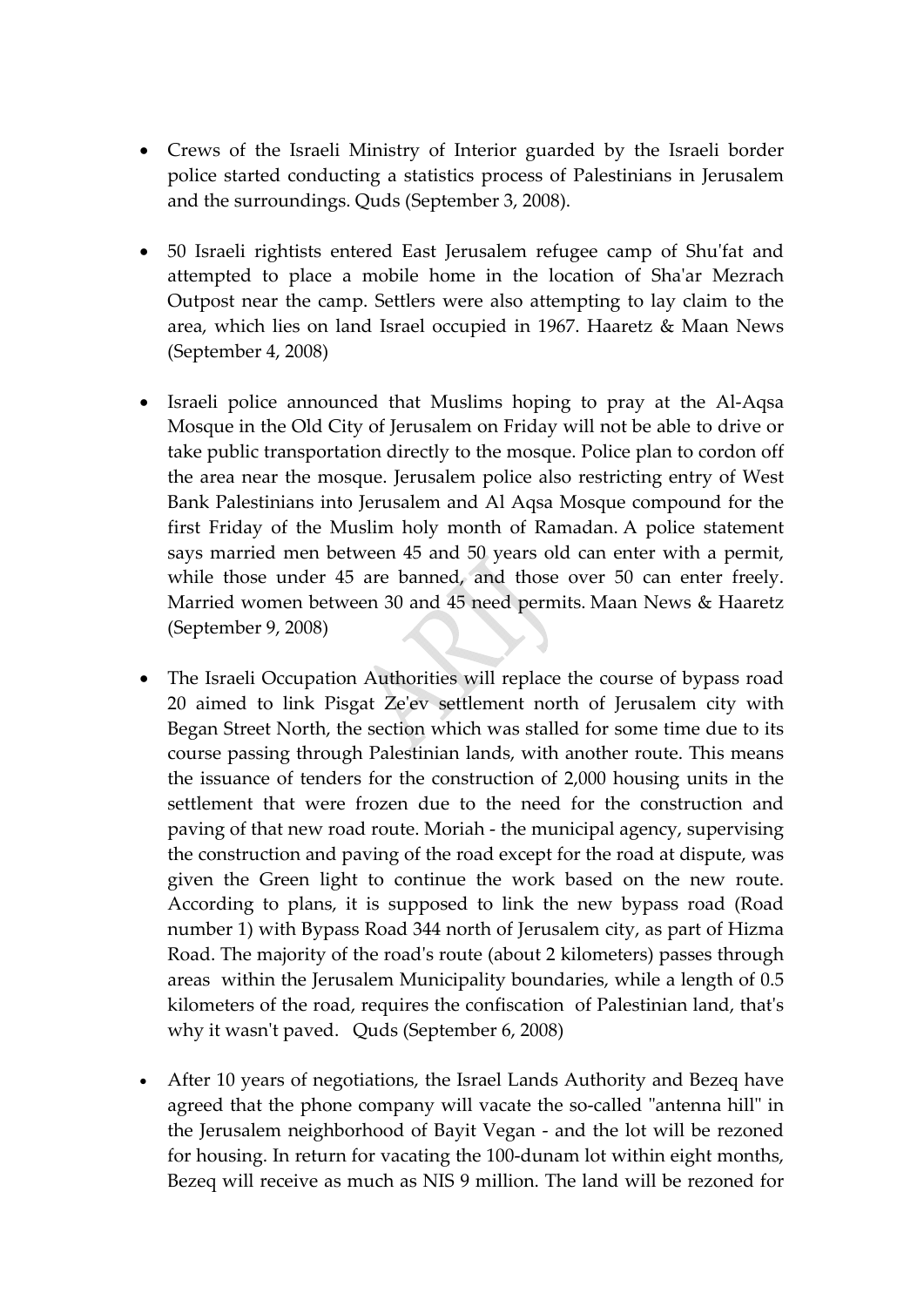220 apartments. The plan is for the construction project to connect the ultra‐Orthodox neighborhood of Bayit Vegan and the largely secular neighborhood of Qiryat Hayovel. Buildings may be built up to five stories, and have apartments of 80 to 120 square meters. It is worth mentioning that Apartments in Bayit Vegan currently sell for about \$120,000 per room, compared with \$95,000 per room in Qiryat Yovel. An apartment of around 120 sq.m is expected to sell for about NIS 1.7 million, with the total cost of the land being about NIS 110 million. Haaretz (September 8, 2008)

- The Israeli Kennest Committee finished the preparations of a referendum law which stipulates that any relinquishment of a region of Israel should be subjected to referendum or elections or to obtain the approval of a majority of 80 MKs. It is worth mentioning that Israel considers lands occupied during the 1967 war (East Jerusalem and the Golan heights) as part of its property and shall be subjected to that law. Haaretz (September 9, 2008)
- The Israeli security members raided Abu Ahmad Atwan house and the house of his son in Sur Baher Town south of Jerusalem. Quds (September 11, 2008).
- A continuation to the Israeli policy of confiscating lands belonging to Palestinian Absentees, the Israeli government revealed its intention to expropriate land belonging to Palestinians living in Palestine for the benefit of Israel, mainly to construct new housing units for Jews, religious schools and a synagogue. Of the land, those located in Jerusalem area, in Beit Hanina, Shu'fat, Wadi Al Joz, Beit Safafa; while areas of Jabal Al Mukkabir (Mount Scopus), Umm Tuba and Sur Baher, Israel announced these areas as isolated and has no intention to expand despite building in Abu Ghneim Mountain adjacent to these villages. Quds (September 11, 2008).
- Israeli workers and contractors working for Israeli company "El 'Ad" built a 15 meters square room of bricks to collect waste in Wadi Hilweh neighborhood in Silwan city in Jerusalem city. The room, as claimed by contractors, is to serve the entire population of the area; while the room was built at the entrance of citizensʹ houses to widen a road for tourists on land belonging to Palestinians. Quds (September 13, 2008).
- Jerusalem Municipality and the Israeli occupation authorities in occupied Jerusalem are engaging in a policy of racial discrimination against students and schools in Jerusalem city and deprive 9 thousand students from attending schools in the current academic year by deliberately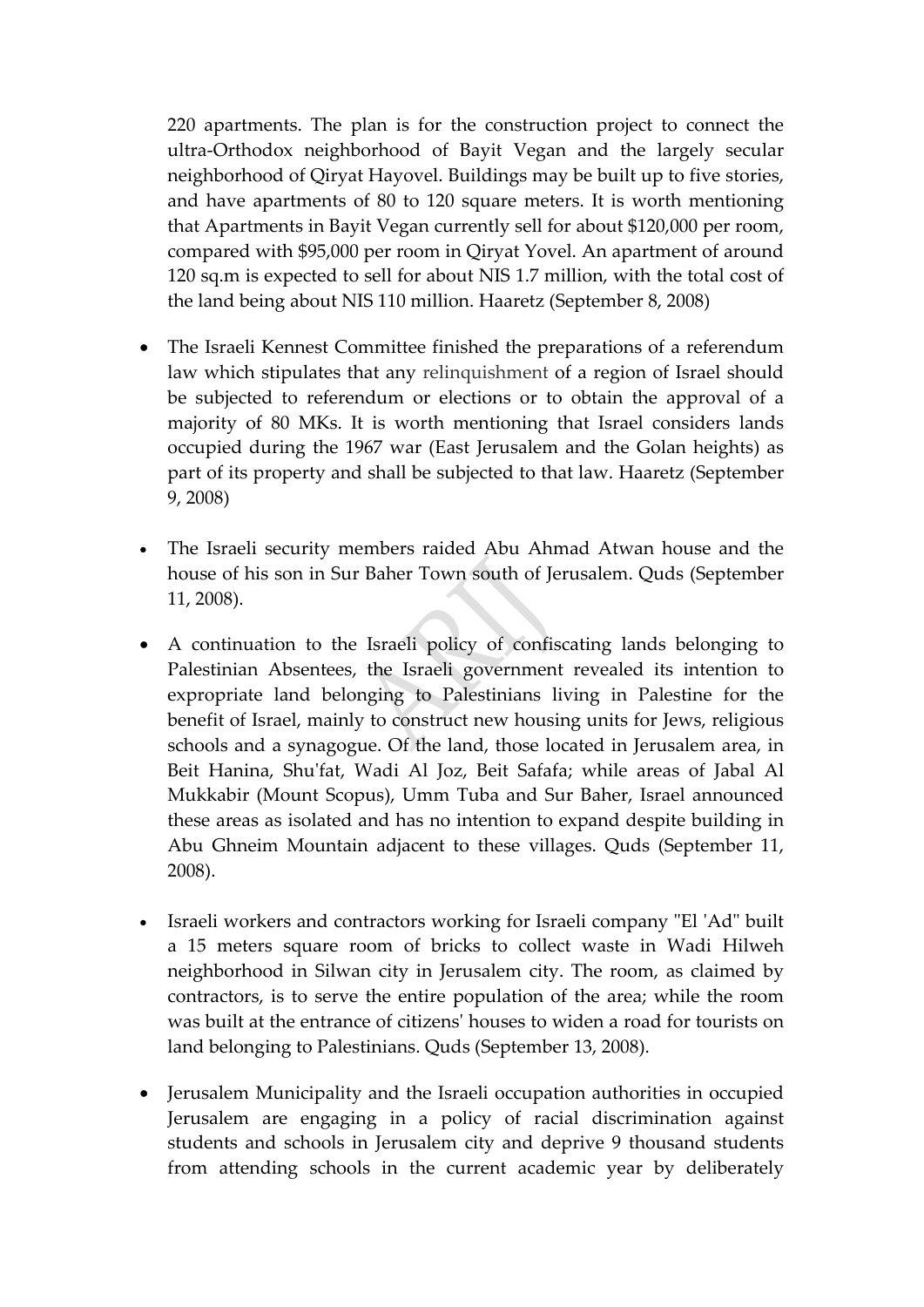neglecting them. The Israeli Occupation Authorities procrastinate in setting up new schools or adding classrooms to existing schools in the city of Jerusalem, which become a danger to students studying in these schools who suffer from considerable overcrowding rooms. Wafa (September 14, 2008).

- Based on suits filed to the Israeli Reconciliation Court in Tel Aviv from residents of Qalandyia village against the construction of the Israeli Segregation Wall, the court decided to construct a new road from Qalandyia village to Qalandyia border crossing instead of the construction of the wall that was planned to close the access of village residents to the border once completed. The road will enable residents an access to the border crossing without having to go through long and tedious alternative. Quds (September 16, 2008).
- Israeli Occupation Forces raided Al-Eizariya near Jerusalem and stormed the house of Ra'ed Fayez Saleh Emteirit and a store owned by him. The soldiers destroyed property**.** Maan News (September 18, 2008).
- The Israeli Ministry of Transportation and the Israeli airports authorities are considering building an airport and Airstrip for military aircraft in Maʹale Adumim settlement bloc, east of the industrial zone of Mishor Adumim. The airport, if approved, will be built on 600 dunums of land, of 2 km length and 300 meters wide. Quds (September 19, 2008).
- The Israeli Occupation Bulldozers razed, without pre-notification, 1.5 dunums of land and uprooted 7 Olive trees belonging to Fazwi Issa at the northern entrance of Shuʹfat refugee camp for the uses of the crossing which Israel intends to build. The Israeli security members and border guards informed Mr. Fawzi of their intention to uproot the remaining of the planted trees (about 30 trees of Grapes, Olives, Almonds, Lemon and many other kinds) for the same purpose. Quds (September 14, 2008).
- The Israeli Municipality of Jerusalem handed out resident Hasan Al Dibsi a military warning to demolish his house in Al Shiekh Jarrah area in Jerusalem city under the pretext of being built without licensing documents. It is worth mentioning that Mr. Hasan has been paying a penalty of 57 Thousand NIS to the Municipality for building without a license. The house is inhabited by 8 family members. Quds (September 17, 2008)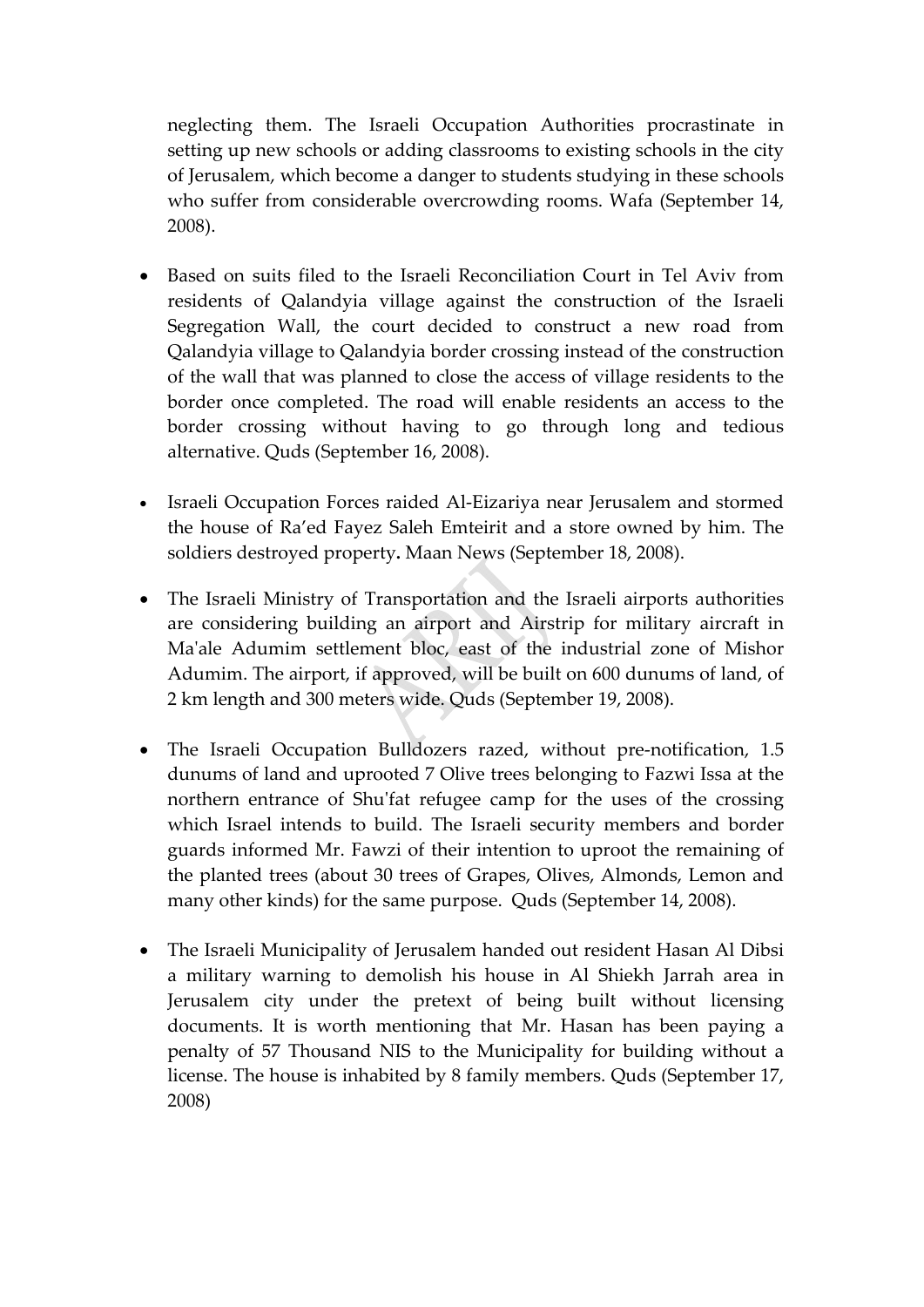- The Israeli company "El 'Ad", started to build park lot at Bab Al Magharbeh in Wadi Hilweh Area in Silwan city. Quds (September 19, 2008).
- Israeli forces detained dozens of Palestinian vehicles from the central and northern West Bank Governorates at Al Container checkpoint in the village of As Sawahrah Ash Sharqiyeh East Jerusalem. Israeli Occupation soldiers manning the checkpoint, stopped all vehicles coming from the southern West Bank, and forced passengers out of their cars under the burning sun, resulting in congestion and traffic jams. Wafa (September 22, 2008).
- Israeli Occupation Authorities plan to open a large synagogue near Al‐ Aqsa Mosque, fifty meters away from it. The synagogue is located in Al‐ Wad Street in the Old City of Jerusalem, in 'Hammam Al 'Ein' market near Alqatanin market leading to the holy mosque, and a few meters away from the Wailing Wall. The synagogue is connected with a network of tunnels connected with Al‐Aqsa mosque, while the Israeli occupation authorities intend to open other entrances for the synagogue on the expense of Palestinian homes in the Old city and the Islamic Waqf. Wafa (September 22, 2008)
- The Israeli central court in Jerusalem city rejects the petition filed by Al Muslamani and Jamjoum against the Jerusalem Municipality decision to demolish their houses in Beit Hanina town under the pretext that their lands are a property of the State of Israel. Quds (September 23, 2008)
- The Israeli Supreme court is considering the petition submitted by the Palestinian Housing Council in Jerusalem against the Israeli Authorities order to close the councilʹs headquarters, located Ali Bin Abi Taleb in Jerusalem city on the second of July 2008. Quds (September 25, 2008).
- The Jerusalem police designated a road lane for Israeli settlers at Az Za'yyem crossing point to facilitate their movement to and from Jerusalem. Quds (October 27, 2008).
- The Israeli bulldozers and under the supervision of Rachel Natenʹil attacked 'Ein Karem Islamic Cemetery, west of the occupied city of Jerusalem, razed fruitful trees, demolished the wall surrounding the cemetery, and dug up several graves, during which, one tomb was completely destroyed and another tomb was razed and converted into a cesspit to absorb sewage and waste water flowing from Rachel Natanʹil house to the tomb. Wafa (September 28, 2008).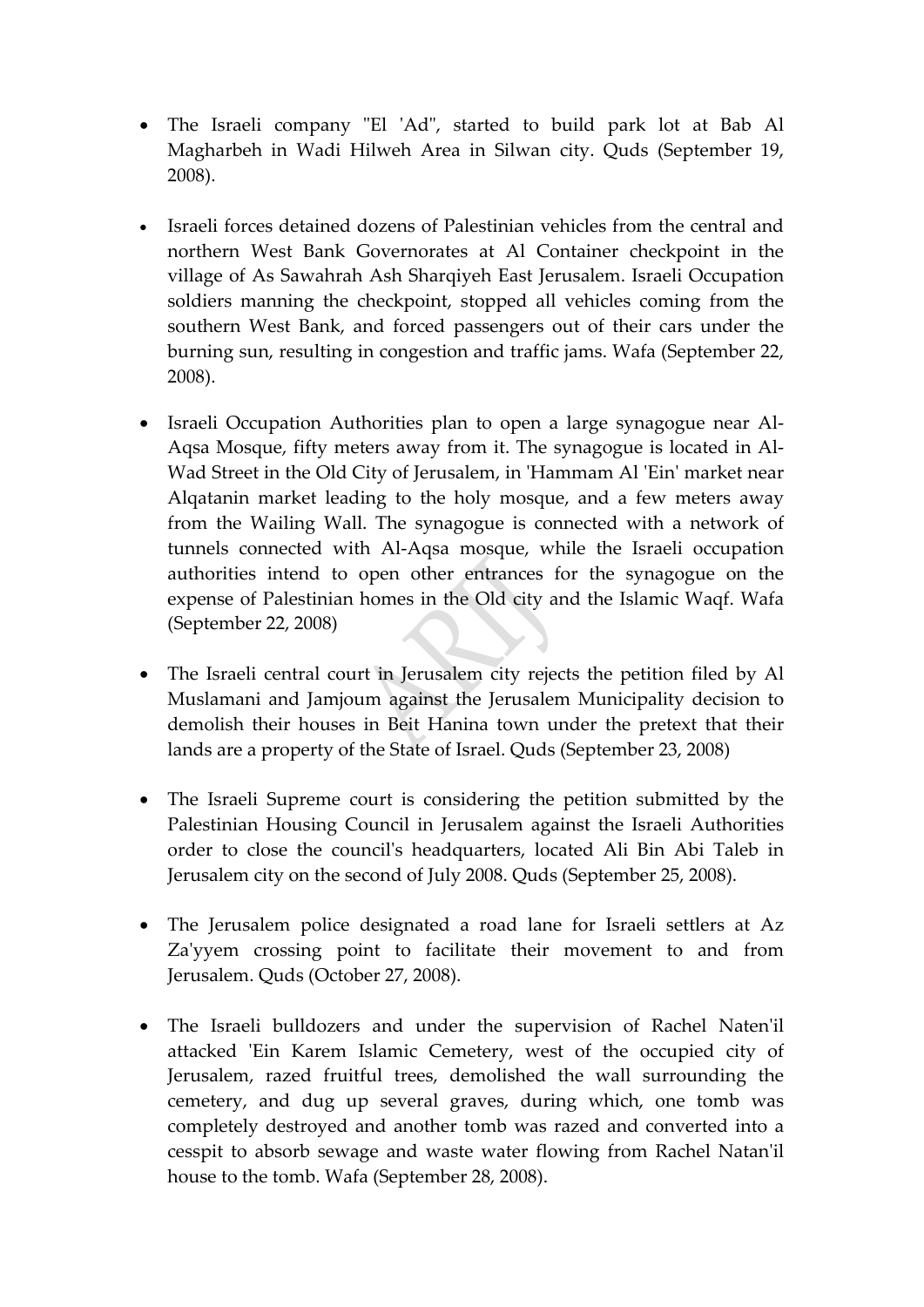• Yeshivat Ateren Cohanim Plans to inaugurate the synagogue on the surface of Hammam Al 'Ein area west of Al Qataneen market in the old city of Jerusalem city and is 50 meters away from the Al Aqsa Mosque. Quds (September 30, 2008).

### **Hebron**

- Israeli Occupation Forces raided a number of houses in Adh Dahriyeh and Idhna towns south and west of Hebron city in the West Bank. The IOF raided Al Mashrouʹ area southwest Adh Dahriyeh town, and carried out incursions into a number of homes. The IOF also raided Idhna town west of Hebron city and carried out similar operations in different parts of town which affected a number of houses, known of its owners, Khalid Mohammed Suleiman, Mohammed Awad Abdel Fattah, during which, the IOF damaged the targeted houses and their owners were detained in the open air. Wafa (September 1, 2008).
- The IOF moved into Yatta village, south of Hebron city. They raided and searched a house belonging to the family of 'Eissa Mohammed Qbaita. PCHRGAZA (September 2, 2008).
- The IOF moved into Dura village, southwest of Hebron city, raided and searched a house belonging to the family of Ahmed Mahmoud Al Talahma. PCHRGAZA (September 2, 2008).
- Israeli Occupation Forces ransacked the home of an elderly Palestinian man, 80‐year‐old Muhammad Abu Rayyan, in the West Bank town of Halhul, near the city of Hebron and stole jewelry and cash worth estimated at 3000 Jordanian Dinars (4300 US dollars) while searching the house. IOF also damaged parts of the family's blacksmith workshop near the house before leaving. Maan News (September 3, 2008).
- Israeli Occupation soldiers imposed harsh security measures on Palestinians trying to access the old city of Hebron and the vicinity of the Ibrahimi Mosque. IO soldiers detained Palestinians and held them for long hours before allowing them to go. Quds (September 6, 2008).
- Israeli Occupation Authorities handed over seven Palestinian farmers from Hebron Governorate, notices requiring them to stop work on land adjacent to bypass road number (60), and preventing them from reclaiming their lands as well. Farmers were in the process of reclaiming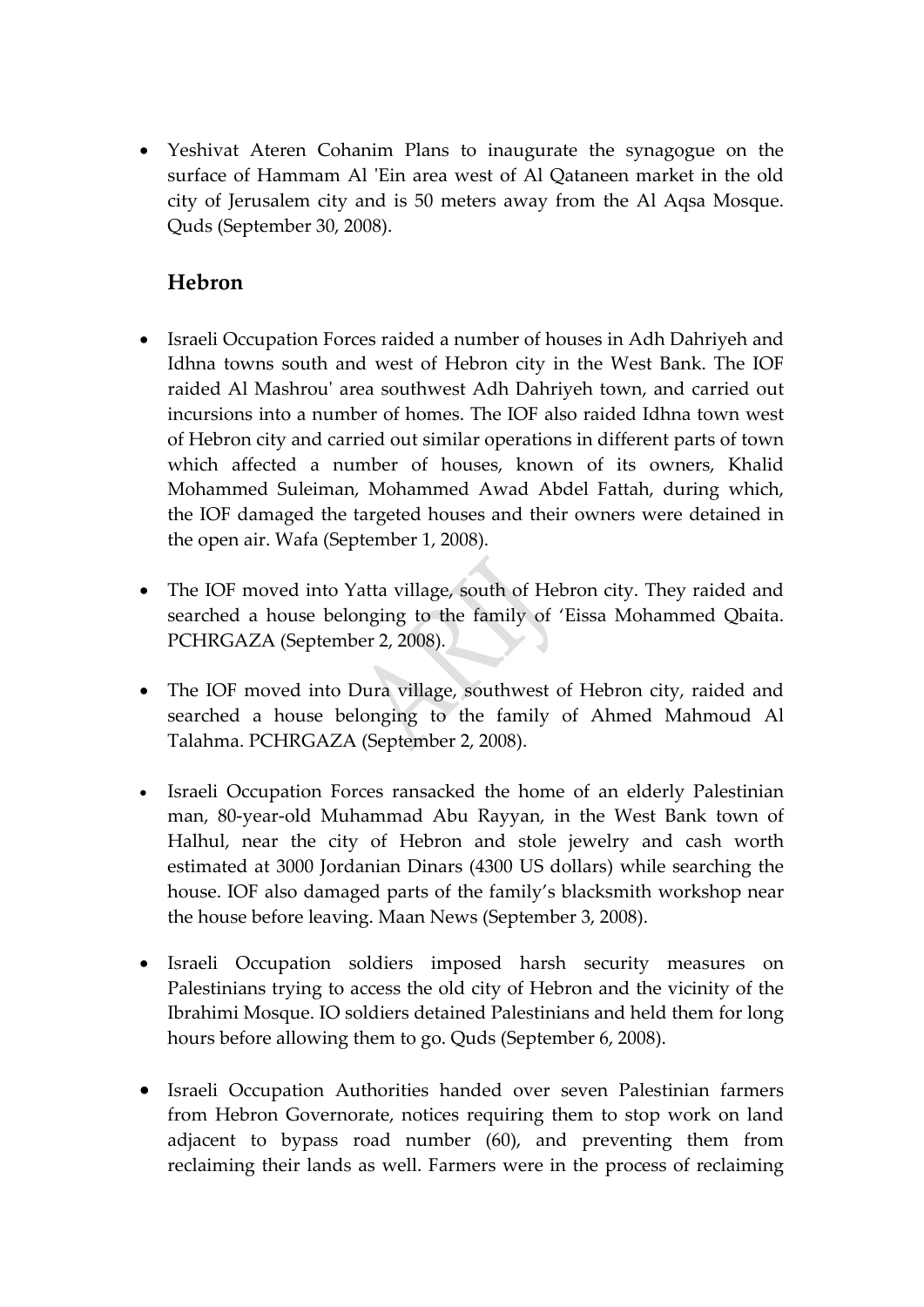53.5 dunums of land in cooperation with the European Union in partnership with the Belgian Foundation 'Oxfam' and financed by the European Commission. The project is implemented in Hebron, Bethlehem and Dura areas, and lasts for three years during which, 1500 dunums will be reclaimed and other 543 dunums will be rehabilitated and 111700 meters walls will be built, in addition to the construction of 30 kilometers of agricultural roads and the cultivation of 85 thousand seedlings. Wafa (September 8, 2008)

- The Israeli Occupation soldiers raided the only clinic of the Palestinian Medical Relief Society in Al Baqʹa neighborhood in Hebron city and destroyed contents. Quds (September 9, 2008).
- Israeli Occupation Authorities resumed work on a power line at the expense of Palestinian lands and properties in Hebron city, south of the West Bank. Electricity Company workers resumed, under the protection of the Israeli occupation forces, working to establish a high‐pressure electricity network of 161 thousand volts strength, in Al Shaʹaba area near ʹQiryat Arbaʹ settlement east of the city. The network will link Hadar Betar settlement located southwest of Husan village west of the city of Bethlehem, and the power station located in Al Sha'aba area east of Hebron city near Qiryat Arbaʹ settlement on lands owned by An Natsheh and Al Siyori families in the city. The power line will deprive hundreds of families from their lands because of power line's strength; it will also deprive citizens the use of their lands for construction purposes especially citizens of Al Shaʹaba area. Wafa (September 10, 2008).
- Israel altered the status of roadblock at Ras Al-Jora, north of the West Bank city of Hebron to allow trucks between Hebron and the Tarqumiya crossing with Israel, which lies to the west of the city. Ras Al‐Jora checkpoint had been converted from an earth mound into a set of two gates staffed by Israeli soldiers. The passage is now open to vehicles between 5:00 am to 8:00 pm. Maan News (September 10, 2008)**.**
- The Israeli Occupation Army intensified their procedures relating to siege and closures in various parts of Hebron city and surrounding towns, and spread its patrols in the streets and at crossroads between the city and the towns and villages in the governorate, where they closed Halhul bridge, which links the city of Hebron with Bethlehem and raided the village of Dura. The IO army also detained Palestinian citizens in the old city of Hebron and the area around Al‐Ibrahimi Mosque. Wafa (September 11, 2008)**.**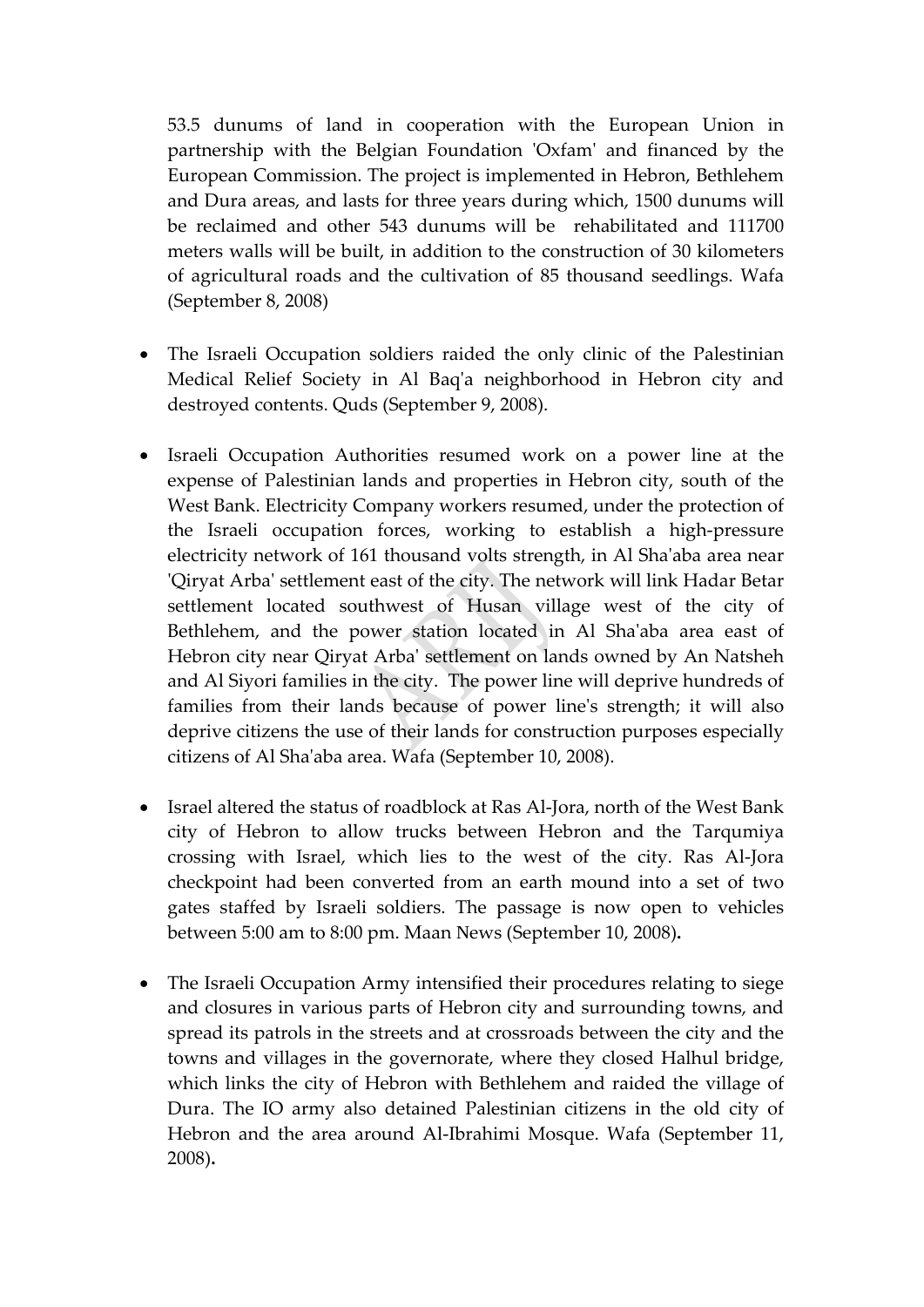- Israeli Occupation Forces have carried out violent raids in a number of houses in Hebron city and destroyed contents of the targeted houses, under the pretext of searching for wanted Palestinians. Among the houses, the following were known: the house of Mohammad Abu Musa and his brothers. Wafa (September 12, 2008).
- The Israeli Occupation Forces stormed Yatta town south of Hebron city and raided the house of Sadem Badawi Muhammad Dabaseh. The IOF confiscated a computer and messed with the contents of the house, causing damages to the properties. Wafa (September 14, 2008).
- The Israeli military jeeps raided the western neighborhoods of Beit Kahel town west of Hebron city and carried out intensive house searches. The IOF also tightened military siege and closure on Hebron city, closed its many roads and junctions, such as Halhul Bridge that links Hebron city with Bethlehem and Beit Kahel Bridge that links between Hebron city and Tarqumiya terminal. Wafa (September 16, 2008).
- The Israeli Occupation Forces raided Hebron city and Beit Ummer town and stormed a number of houses, among which the houses of Mahmoud Abdel Aziz Awad, Muhammad Hussein Jaʹfar ʹAdi, Adeeb Hussein ʹAdi and Hussein ʹAdi. Wafa (September 17, 2008).
- Israeli Occupation Forces raided the town of Beit Ummar north of Hebron, stormed the house of Ahmad Kamel Al‐Alami, destroyed property, and confiscated a computer. Israeli Occupation soldiers also fired a sound bomb inside the home to frighten children inside. Wafa & Maan News (September 18, 2008).
- Kol. Ha'ir, the Israeli newspaper reveals how a Jewish family from South Africa was able to take over a piece of land in Hebron city with the help of the Israeli Civil Administration in Hebron. The Newspaper also revealed that many other locations were also annexed and confiscated by other Jewish families in various areas in the West Bank, they are:
	- 1‐ Givʹat ʹOlam, 4.5 km away from Itamar settlement.
	- 2‐ Yashof Mechi Yousfi (Hadaʹat) next to Shilo settlement.
	- 3‐ ʹOmerʹEdie in the Jordan Valley.
	- 4‐ Hatira,Moshe Raz: next to Karnei Shomron.
	- 5‐ Solem Yacoov, shamuelRahmani: east of Kochav Yacoov.
	- 6‐ Beit Hogala,Otah Kobos: east of Jericho city
	- 7‐ Israel Orbach: at An Nabi Samuel.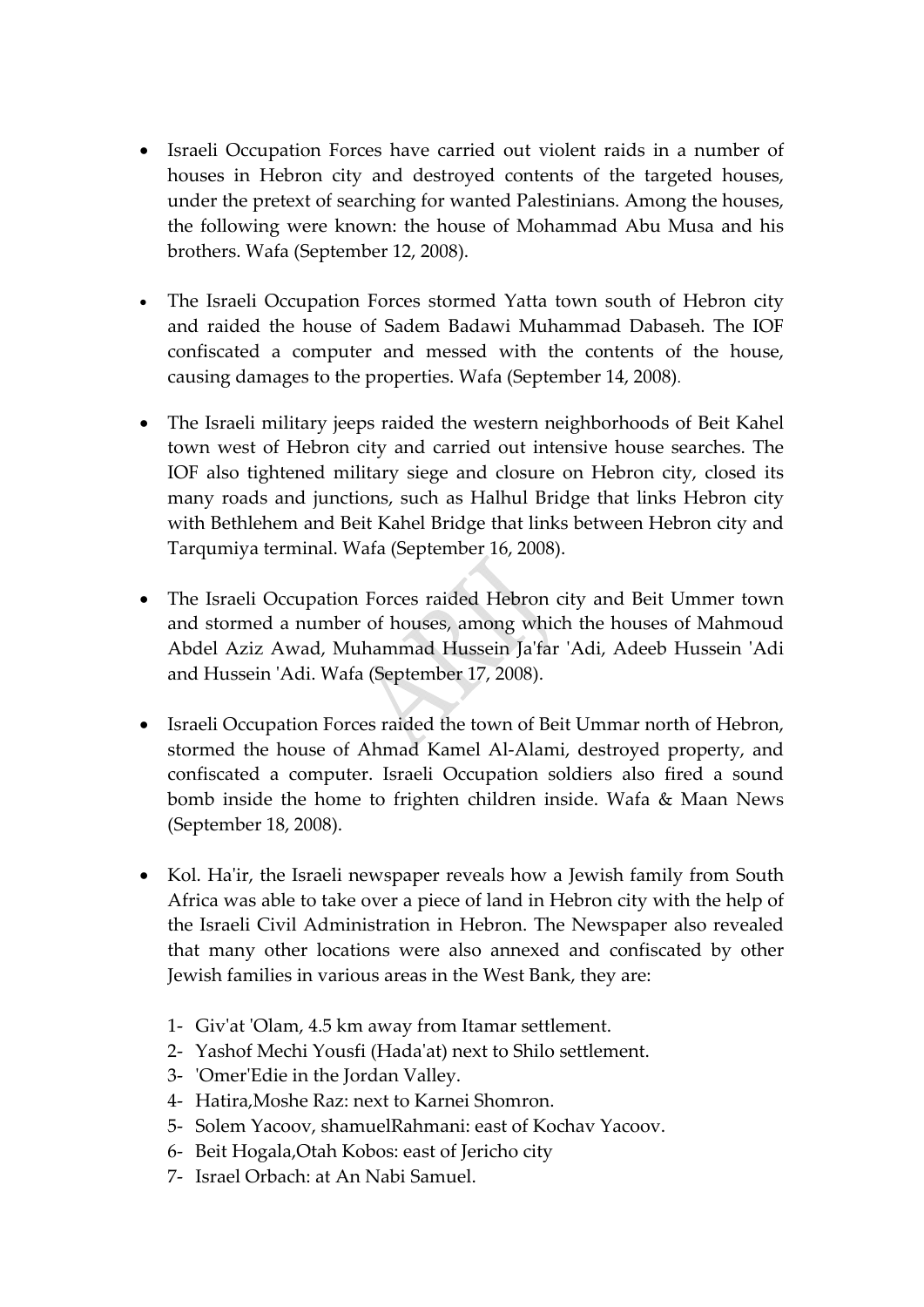- 8‐ Har Sinai Farm next to Susia settlement.
- 9‐ Megen David Yohanan sharet east of susia settlement. Quds (September 19,2008
- The Israeli Occupation Authorities issued a new military order number (08‐05‐T) stipulating the confiscation of 22 dunums of lands of Yatta town. Lands belong to resident Muhammad Khalil Mahmoud Abu Qbeita (Parcel 1 & 2) mainly to add cement blocks of 2735 meters length and 8 meters width on the lands. The order includes the lands of Kherbit Imneizel, Huraiba An Nabi and Al Khalil Valley. The IO Authorities also issued another military order stipulating tens of dunums of lands of Kherbit Susyia located southeast of Yatta town as Closed Military Areas, where no one is allowed to access about 150 dunums of land located to the west of Susiya settlement and 30 meters away from the Palestinian builtup area. The order will also hinder Palestinians from accessing 13 water wells located in the area. Quds & Wafa (September 21, 2008).
- The Israeli Occupation Soldiers raided Idhna and Dura towns and detained people and checked their IDs before letting them go. The IOF also confiscated tens of Palestinian cars in Halhul town north of Hebron city. Wafa (September 20, 2008).
- Israeli Occupation Forces stepped up military deployments in various locations in Hebron Governorate and carried out raids and searches of houses in the city of Hebron. Patrols also roamed the streets and alleys of Al Salam Street, 'Ein Sarah, Bi'r Al Mahjar area, and the area around Al Ahli Hospital. IO forces also set up flying checkpoints on crossroads, and detained Palestinian citizens and checked their identity cards. The army also raided Al Fawwar refugee camp south of Hebron. Wafa (September 23, 2008).
- In a report issued by Machsoom Watch Team revealed that Israeli soldiers stationed at one of Tel Rumeidah roadblocks, which is settled by a number of Orthodox Jews along with Palestinians, forced Palestinian school children to wait in long lines along a red line drawn by the soldiers, and forced them to open their school bags for inspection. Quds (September 26, 2008).
- Israeli Occupation troops broke into several Palestinian‐owned houses in Al Fawwar refugee camp in Hebron in the West Bank, ransacked houses causing panic to those inside, especially to children. IMEMC (September 28, 2008)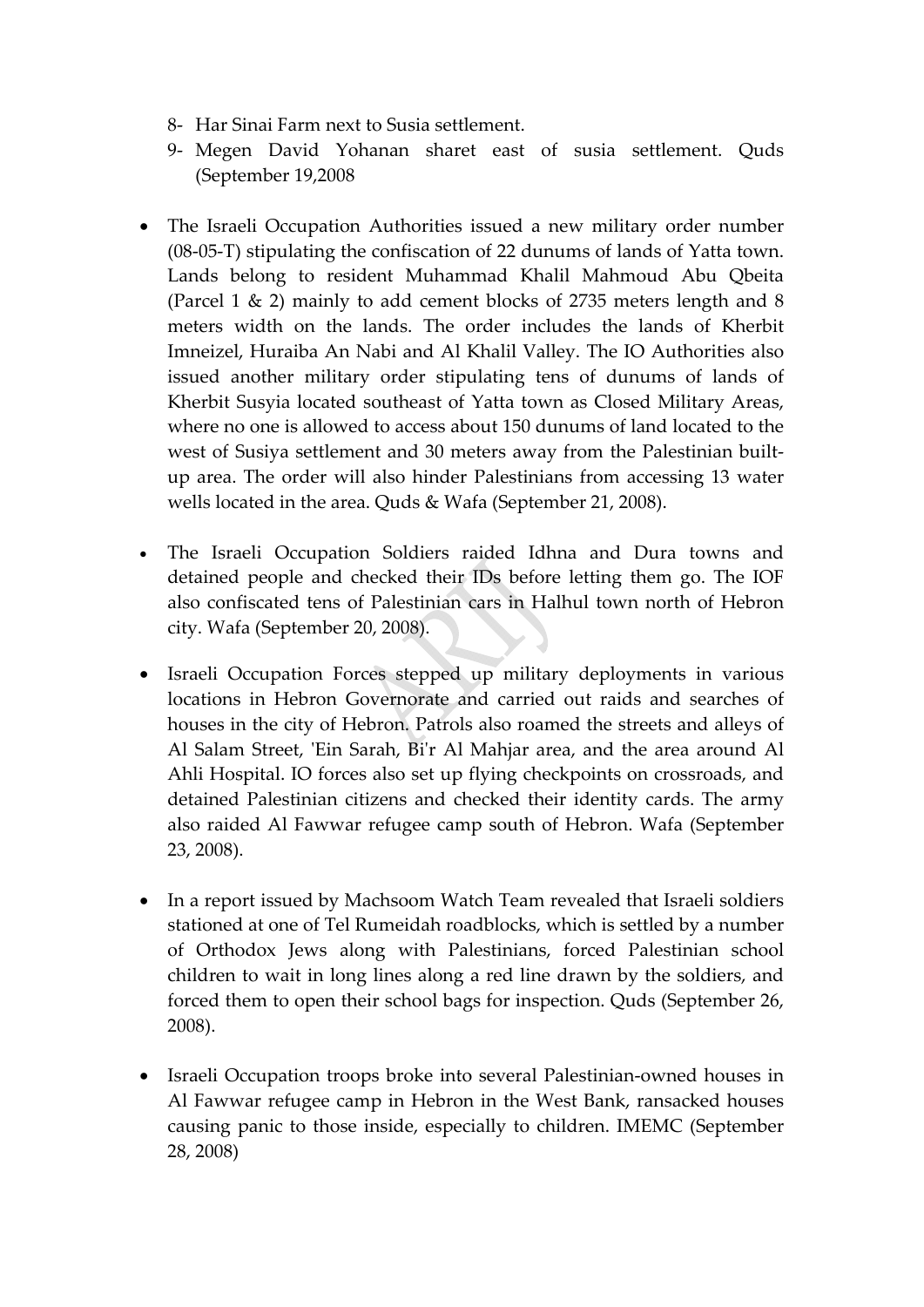- Israeli Occupation Forces tightened its military actions in Hebron city south of the West Bank, carried out raids and searches of Palestinian homes, where also Israeli occupation forces raided the house of Tariq Mustafa Abu Afifah located in the city, in Wadi Al Hurieh area south of the city. The IOF also set up temporary checkpoints and deployed foot and mobile patrols in the main streets and at the crossroads, especially in areas close to Israeli settlements, Namira, Khallat Haadour, the Old City and the northern entrance of the city. Wafa (September 28, 2008).
- Israeli Occupation soldiers raided a number of Palestinian houses in Hebron city, Beit 'Awwa and Al Fawwar refugee camp. The soldiers caused damages to the house of ʹAttiyah Abdel Raheem Samooh in Tal Al Rumeida neighborhood in Hebron city. Wafa (September 29, 2008).

## **Ramallah**

- An Agreement between Israeli settlers and the Israeli army to take over Private Palestinian lands in the West Bank through military orders and based on the inability of Palestinian land owners to read papers and related documents. In recent weeks, two houses were built in the settlement outpost named "Mount Artis", north of the settlement of "Beit El" and eight Jewish families moved to live in the houses. The land belong to Mahbuba Yaseen from Dur Al Qareʹ village in Ramallah, block number 39, parcel number 55, and is estimated at 300 dunums of land. It is worth mentioning that Mahbuba received an Israeli confiscation order in 2003 to establish an Airstrip for military helicopters. Arabs48 (September 4, 2008).
- Israeli military Occupation forces destroyed a vegetable stand near Qalandyia checkpoint between Jerusalem and the West Bank city of Ramallah. The Israeli troops demolished the stand on the grounds that it did not have a governmental license. The stand is owned by Iyad Muhammad. Maan News (September 10, 2008).
- Some 40 Israeli settlers arrived at an IDF position near Talmon settlement, west of Ramallah and assaulted reservists manning the post and called them "Nazis". The incident at the outpost was followed by a demonstration held near an IDF base against the decision to close a road leading to Gush Talmonim region when settlers were driving home from work. The incident came also as a response to IDF forces and Civil Administration workers decision to remove construction supplies from Yad Ya'ir Illegal outpost. Haaretz & Ynetnews (September 11, 2008)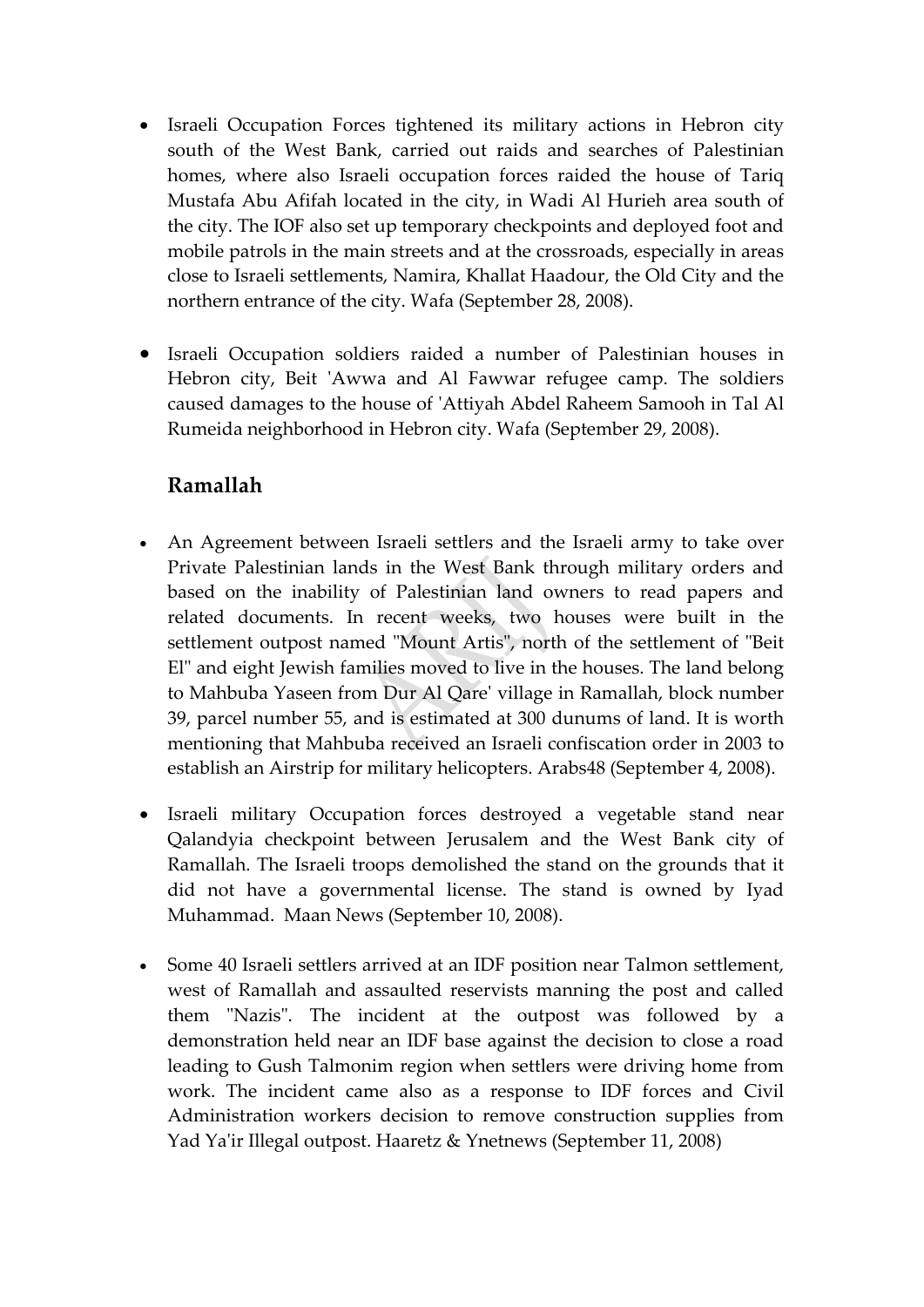- The Israeli Occupation Forces stormed Al Bireh town and toured the streets, especially the area behind Family revitalization society, the Hashemite School and the cemeteries. Wafa (September 14, 2008).
- The Israel Occupation Forces backed off a planned evacuation of an illegal West Bank outpost after a throng of Israeli settlers from the nearby settlements, including Dolev, Talmon, Nahliel, Niryah, and Harsha, gathered at the outpost site at the time of evacuation and prevented the army and the police from evacuating the outpost. IOF officials held talks with settler leaders in an effort to coordinate an agreed upon relocation of the outpost closer to the settlement of Dolev. Haaretz (September 16, 2008)
- The Israeli military jeeps raided Al Jalazon refugee camp north of Ramallah city and stormed the houses of Mu'taz Awad Nakhleh, Muhammad Roshdi Salah and Aysar Majdi Salah. Wafa (September 18, 2008).
- Israeli Occupation Forces invaded Al Tireh village near Ramallah city and razed a piece of land that held a military point in the past. Wafa (September 18, 2008).
- Twenty Israeli settlers stormed the house of Journalist Yousef Qotob in Al Mazraʹa housing project in Bir Zeit city near Ramallah city and destroyed his car and windows of the house. Wafa (September 18, 2008).
- The Israeli Forces completed the destruction of Yad Ya'ir illegal outpost near Dolev, northwest of Jerusalem, west of Ramallah city. INN (September 19, 2008)
- Israeli Settlers vandalized Palestinian property in several locations after the Israel Forces evacuated the outpost of Yad Yair (a site visited from time to time by right‐wing activists) near Dolev, northwest of Jerusalem. Several incidences of settlersʹ violence elsewhere in the West Bank were apparently a response to the evacuation. Incidents were exemplified in throwing stones at Palestinian cars in the area between Ramallah and Nablus. Settlers also throw stones at Palestinian homes and caused major damage. Haaretz (September 19, 2008).
- Israeli settlers allegedly vandalized an IOF position near the outpost of Horesh Yaron, northeast of the settlement of Talmon. Settlers damaged at least 10 cars belonging to reservists manning the post, including by slashing their tires. Haaretz (September 19, 2008).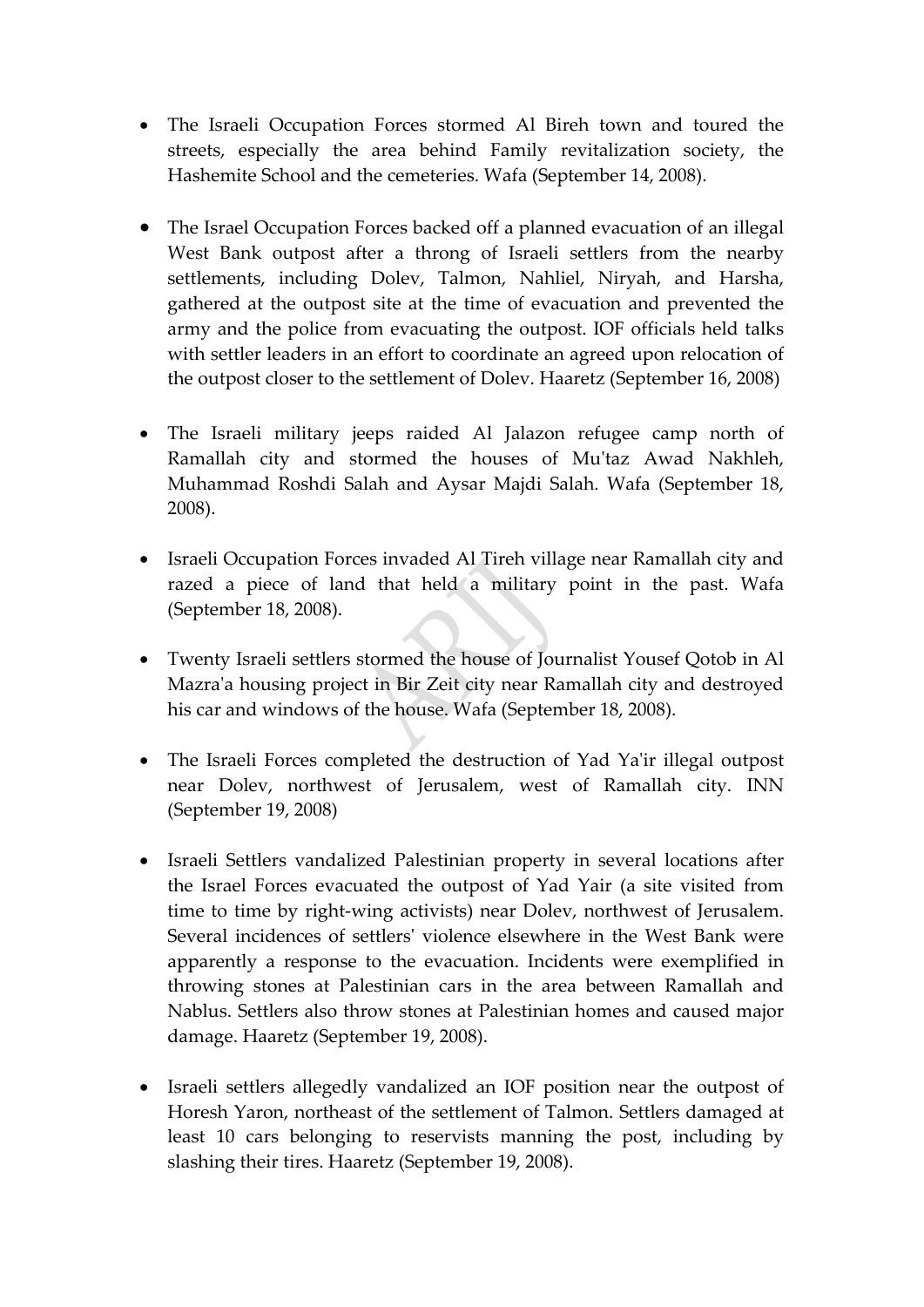• Israeli settlers from Talmon settlement set fire into two buildings located in ʹEin Tarshaʺ area in Al Mazraʹa Al Qibliyeh village owned by resident Abdel Hafez Shreteh. Settlers caused damages to an agricultural tractor that was in the area. 'Ein Tarsha Area is a public park planted with fruitful trees and contains a historical water spring. Quds (September 19, 2008)

# **Qalqilyah**

- The Israeli Occupation Forces handed over the villages of Jayyus and Flamyia, located northwest of the town of Qalqilyah, military order on the second of September 2008 to seize 427 dunums and 100 meters of land to modify the route of the wall primarily along the western part of the two villages. Palestinian citizens were handed over the military order two weeks after the issuance date of the military order and the objection period is over. It is worth mentioning that the Israeli Occupation forces made an amendment to the western section of the Wall in the two villages upon which, 49 Palestinian farmers out of 450 in Jayyus village will gain access back to 2408 dunums of land out of 8600 dunums isolated behind the route of the Segregation Wall. The new order calls for the destruction of 427 dunums of land for the route of the wall, which according to villagers is twice the area than that of the old wall route. Targeted lands are agricultural and are planted with Fruitful trees and Vegetables and contain 70 Plastic houses, which in turn, will increase the suffering of Palestinian farmers and affect their income. The new wall route will begin, as planned, from Gate number (927) to gate number (943), which means the abolition of these two gates, but will continue to isolate the lands of nearly 400 farmers behind the wall who won't be able to access and use the land. Quds (September 11, 2008).
- The Israeli Occupation military has decided to allow Palestinian residents of Israel to enter the northern West Bank city of Qalqilyah in private cars without first obtaining an army permit. This is the first time in three years Palestinians from inside Israel have been allowed into the city without special permits. Maan News (September 11, 2008).
- Israeli Occupation Forces raided the northern and the eastern entrances of Qalqilyah in the northern West Bank and deployed additional troops in several nearby neighborhoods, and several shops selling agricultural equipment. Maan News (September 15, 2008).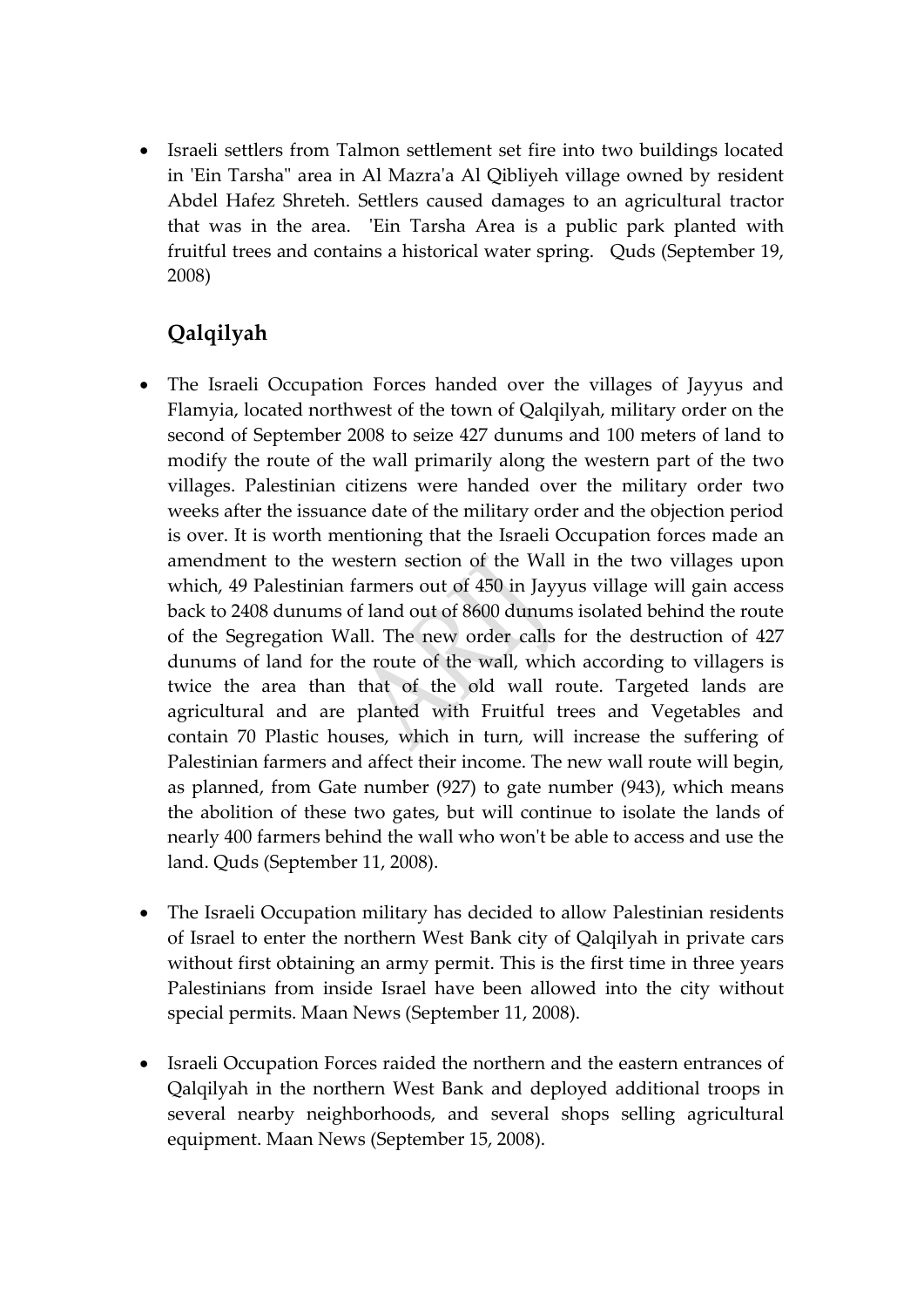### **Tubas**

- Israeli Occupation Forces prevented Khirbat Karzaiʹs Services Council located in the eastern slopes of Tubas Governorate from constructing a road that connects the hamlet with Tubas city. The IOF attacked the Machinery that was preparing to construct the new road and settling up the only road that links the hamlet with the outside world. IOF informed the council they would confiscate any Machinery to settle out the road. Wafa (September 1, 2008).
- The Israeli Occupation Forces stormed the towns of Tubas, Tayasir, Iqaba and Qishdah in the northern West Bank and toured in the streets, and fired sound bombs randomly and intensively. IO soldiers stopped cars and pedestrians, and subjected them to searches. Wafa (September 2, 2008).
- Israeli Military Training Activities started to take place east of Tubas city, north of the West Bank. Tens of Israeli military vehicles began to enter the mountain slopes, which stretch from east of Tubas city and even the Jordan Valley as part of the maneuvers campaign. Wafa (September 3, 2008).
- The IOF moved into Al-'Aqaba village, east of Tubas city, patrolled in the streets and threatened to demolish houses and confiscate areas of land in the village. IOF also surrounded Al Haq kinder garden for some hours. Wafa (September 3, 2008).
- The Israeli Occupation Army began a maneuvers campaign in the northern valleys of Tubas city northeast of the West Bank. Large groups of Israeli soldiers were deployed in the area preparing for the campaign. Dozens of Israeli military vehicles, armored and artillery were transported by locomotives to the areas where the exercises are taking place. Wafa (September 15, 2008).
- The Israeli Occupation Army carried out major bombing activities in the area east of Tubas city, classified as "forbidden area" where Palestinians aren't allowed to access under any circumstances. The explosions mainly targeted planted mines located few hundred meters away from the village of ʹEin Al Bayda. Clouds of white smoke emitted from the area in which the voices of explosions were heard. Wafa (September 15, 2008).
- Israeli military bulldozers started the construction of a road in Wadi Al Malih, 20 kilometers east of the town of Tubas in the West Bank. The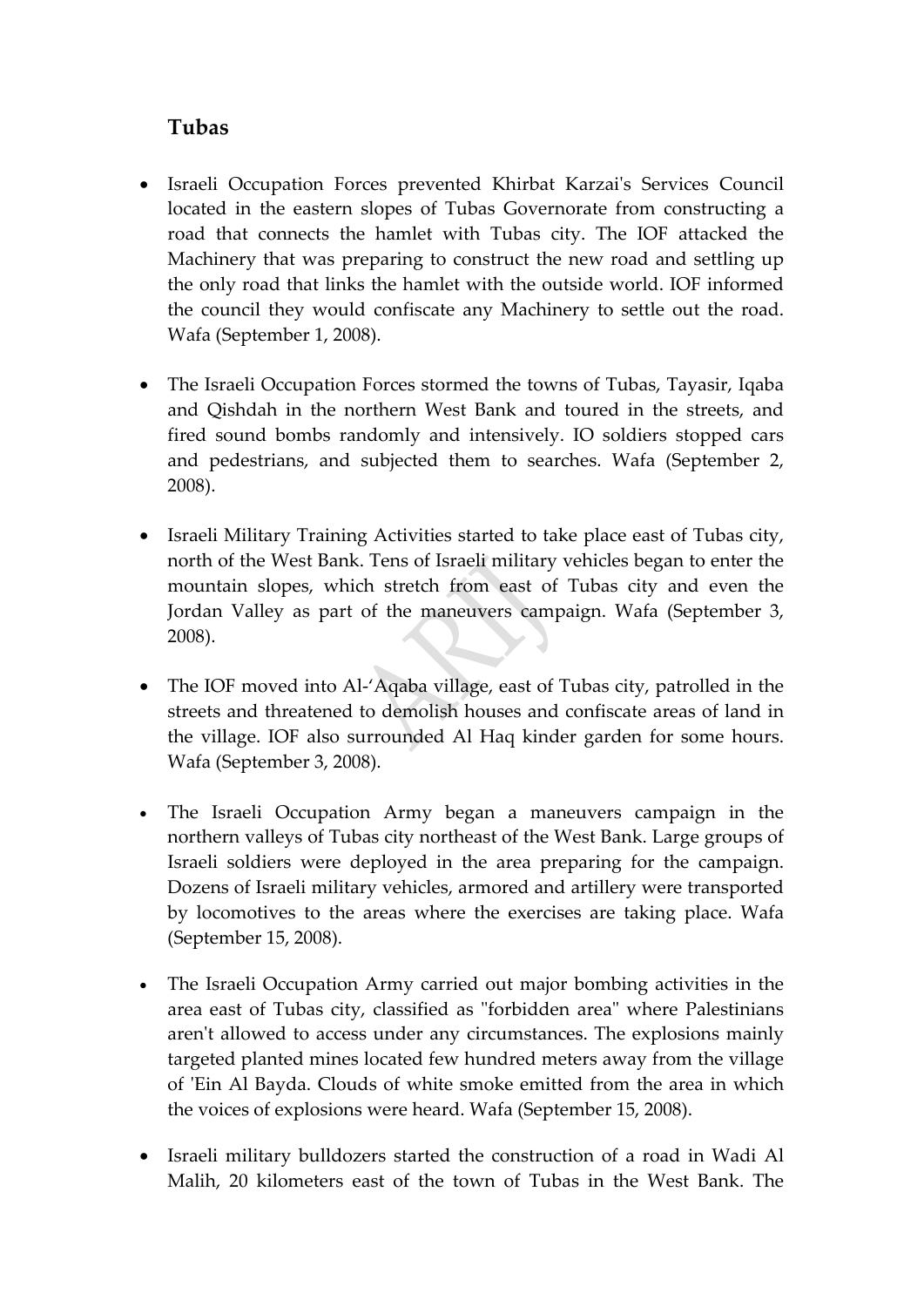Israeli military bulldozers destroyed large tracts of land in different areas of Wadi Al Malih during the construction of the road which is used by the IO army during military exercises. Construction work extended from Al Hammamat area to Al Farisyieh area east of Tubas city. Israeli bulldozers had to cut one of the tributaries of Wadi Malih and destroyed land inhabited by shepherds and sheep in the region. It should be noted that the military exercises and the construction work taking place in the region annually lead to the ruin of large tracts of agricultural and pastoral lands in Tubas. Wafa (September 15, 2008)

- Israeli military bulldozers dug up large areas of agricultural land planted with potatoes in the Qishda neighborhood in the northern West Bank city of Tubas. Thirty five dunums of the land belong to Fakhri Abdul‐Raziq and three other dunums belong to Muhammad Abu Khayzaran. An irrigation network was also destroyed in the area. Maan News (September 16, 2008).
- Israeli settlers living in Masskiyot settlement in the Jordan Valley attacked shepherds while grazing their livestock near the settlement. Wafa (September 17, 2008).
- Israeli armored bulldozers have begun tearing up the land of Palestinian villagers in the town of Tubas, after having issued 'military demolition ordersʹ on the homes of two dozen families which their homes stand in the way of areas they wish to expand the illegal Israeli settlements. It is worth mentioning that twenty days ago, twenty‐six families received demolition orders for their homes from the ruling Israeli military authorities. The reason given for the demolitions was 'security reasons'. IMEMC (September 17, 2008).
- Israeli Occupation soldiers confiscated 140 dunums (0.14 square kilometers) of land in the northern West Bank village of Bardalah in the northern Jordan Valley near the Bisan checkpoint for military purposes. The confiscated lands belong to Muhammad and Hasan Aryan, Yahya Mujalli and Izzat Abdul‐Rahman. Maan News (September 18, 2008).
- The Israeli Occupation Bulldozers started to construct a new military road in Al Salma Mountain in Al Hammamat area east of Tubas city, in the northern Jordan Valley to connect Israeli Military training camps and bases located in the area with each other. Wafa (September 22, 2008)

#### **Salfit**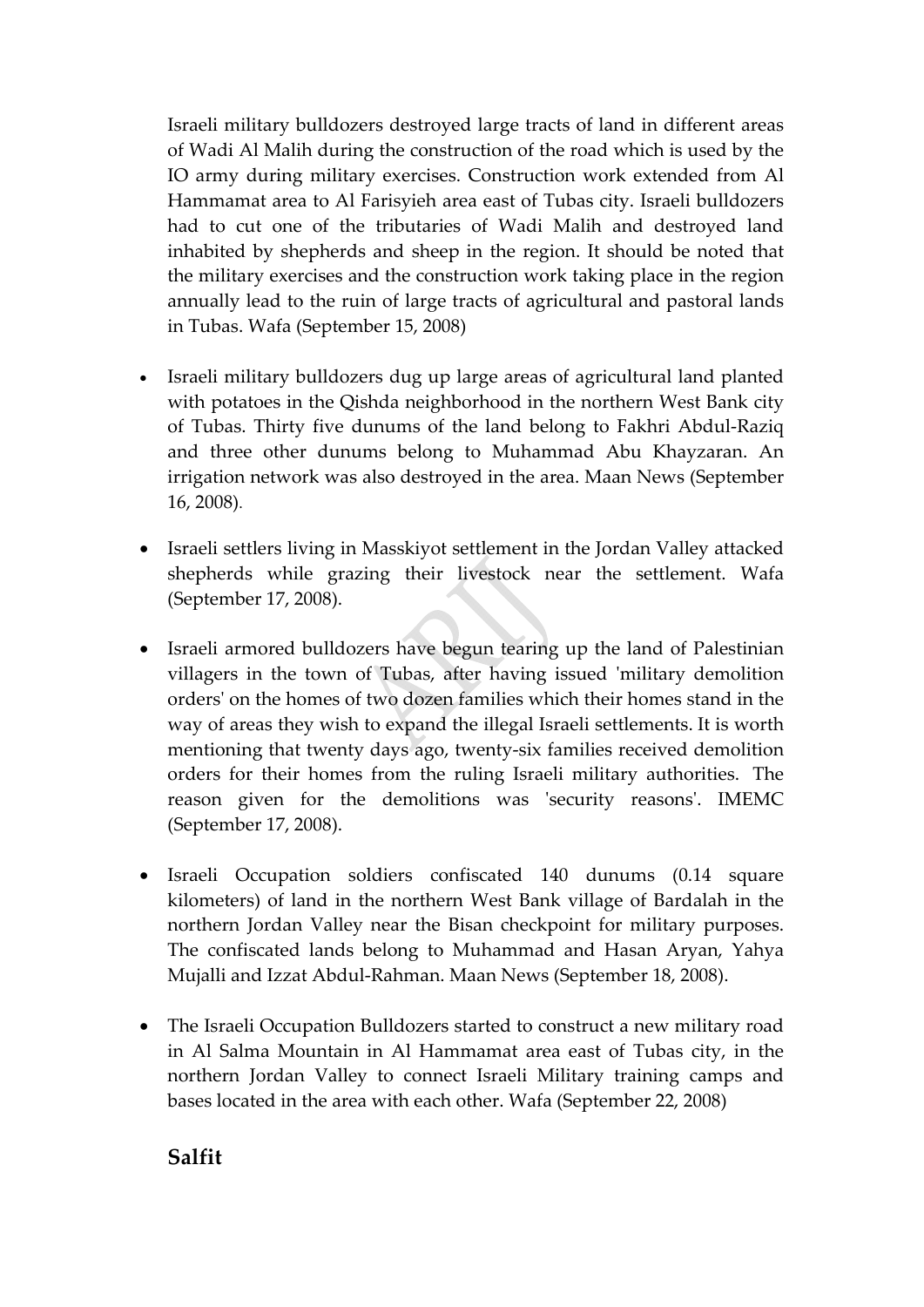• Tens of Israeli settlers and under the Protection of Israeli Occupation Forces invaded the village of Kafr Ad Deek, near the West Bank city of Salfit and attacked dozens of Palestinian homes and smashed vehicles and throw stones. IMEMC (September 28,2008)

## **Nablus**

- Israeli Occupation Forces closed Huwwara checkpoint south of Nablus city in the West Bank and prevented the passage through it in both directions. The closure of the checkpoint, which links main cities' centre and south of the West Bank, came after Israeli troops arrested a citizen and blindfolded him. Wafa (September 1, 2008).
- Samaria Regional Council head Gershon Mesika is spearheading a political and financial effort to rebuild the tomb of the biblical figure Joseph, located in Nablus, 30 miles north of Jerusalem. INN (September 6, 2008).
- The IOF raided Nablus city north of the West Bank and opened fire towards the main electricity transformer in the city which led to glitches and power outages. Wafa (September 6, 2008)**.**
- Israeli military force, stormed the city of Nablus through Beit Iba Street, and spread in the city streets and neighborhoods especially in the Aljunied. Another military force stormed Jerusalem Street area located adjacent to Balata refugee camp located south of Nablus before moving to Kafr Qalil village and besiege one of the houses. Wafa (September 9, 2008).
- Tens of Israeli settlers attacked 'Asira Al Qiblyeh village south of Nablus city burnt a house and set fire into agricultural fields planted with Olives. Wafa (September 10, 2008).
- The Israeli Occupation Forces prevent Palestinian Ambulance cars and medical crews from reaching the surrounded house in Ras Al ʹEin area in Nablus Governorate. Wafa (September 10, 2008).
- The Israeli Occupation Forces closed down Huwwara checkpoint south of Nablus city, detained hundreds of Palestinians who were trying to access the checkpoint heading to their destinations, and preventing them from passing through. Wafa (September 10, 2008).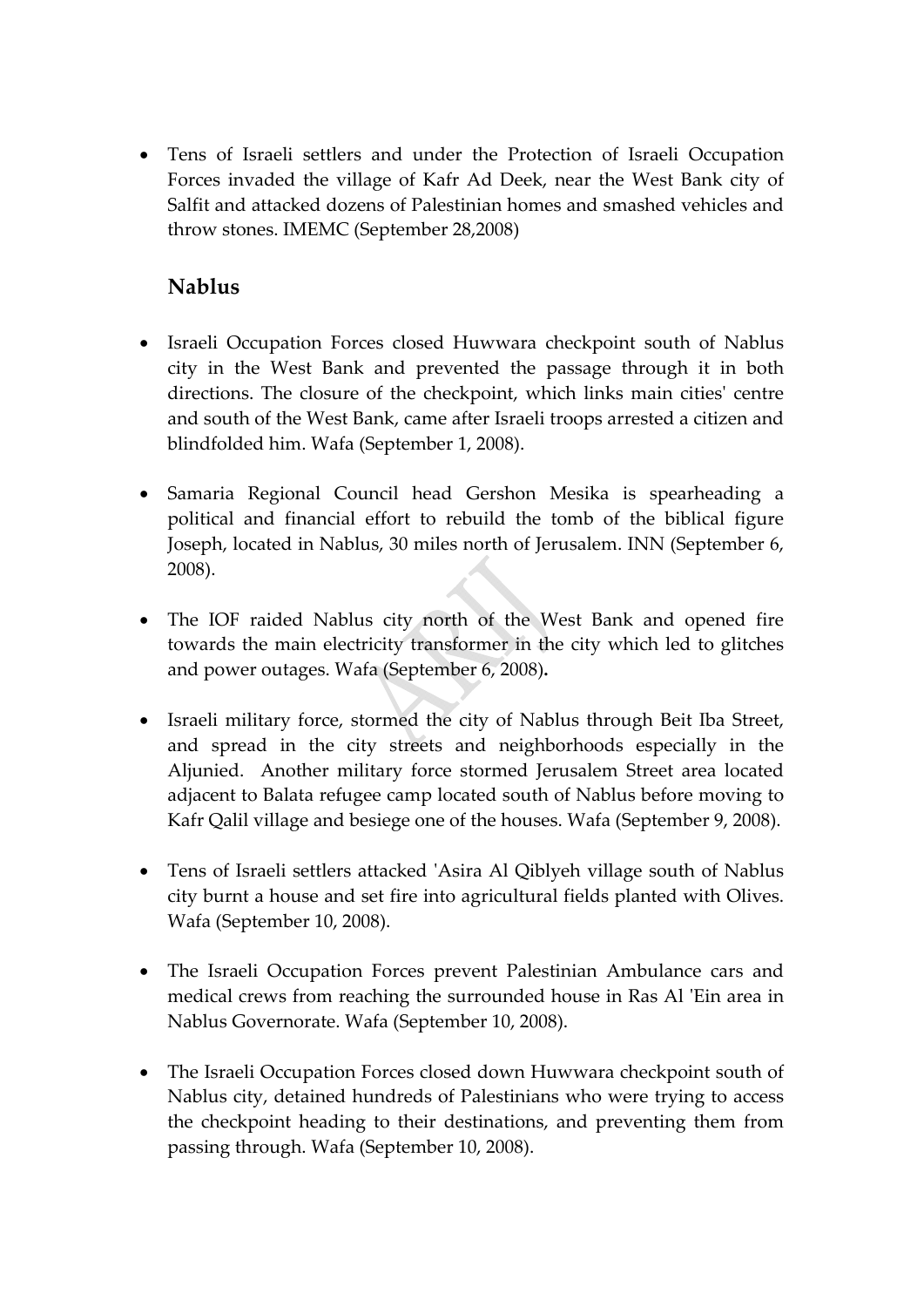- Two armed Israeli settlers from the nearby settlement of Har Bracha fired gunshots, killing a donkey and four sheep belonging to a Palestinian farmer in Burin village in Nablus city. Haaretz (September 13, 2008).
- The Israeli Occupation Forces reopened a dumping site located next to Abu Shusha stone factory, between Qusin and Deir Sharaf villages west of Nablus city. The site was closed for three years due to residentsʹ complaints of the dangers this site causes to people and environment. Quds (September 13, 2008).
- Over 100 of Israeli settlers went on a rampage in the villages of Asira Al-Qabalyia and Madama north of Nablus city. Settlers began attacking Palestinian homes and damaging property. A home owned by Qasim Muhammad Hasan Saleh, whose car was also destroyed by settlers, was severely damaged. Settlers also stormed homes of Abdul-Basit Ahmad, Ibrahim Mikhlif, Jamal, Yousif Dawood, Muhammad Dawood, Ahmad Dawood and Ahmad Abdullah. Maan News & Jpost (September 14, 2008).
- Israeli settlers from nearby Yitzhar settlement set fire to hundreds of their olive trees, causing massive damage to the livelihood of many of the villagers. A preliminary assessment of the damages had concluded that the fire damaged the livelihood of dozens of families, and that 12‐17 acres of trees had been destroyed. The settlers had started the fire in an area that Palestinians cannot enter due to security restrictions, thus preventing them from putting out the flames. Ynetnews (September 14, 2008).
- Israeli settlers from the settlement of 'Itamar' burnt 70 dunums of olive fields located close to the settlement, in the village of 'Awarta east of Nablus city. Settlers also tried burning other areas of land in the village. Wafa (September 14, 2008).
- Dozens of Israeli youth settlers from the West Bank settlement of Yitzhar established an indiscriminate outpost named it 'Dan' near the Palestinian village of 'Asira Al-Qabaliya in Nablus Governorate. Haaretz (September 15, 2008).
- A group of armed Israeli settlers attacked the vehicles with Palestinian registration plates traveling on roads close to the settlement of 'Yitzhar'. Wafa (September 17, 2008).
- Israeli Occupation Forces raided Nablus's old city and raided the house of Mohammad Ubeid. The IOF also raided Qaryut village south of Nablus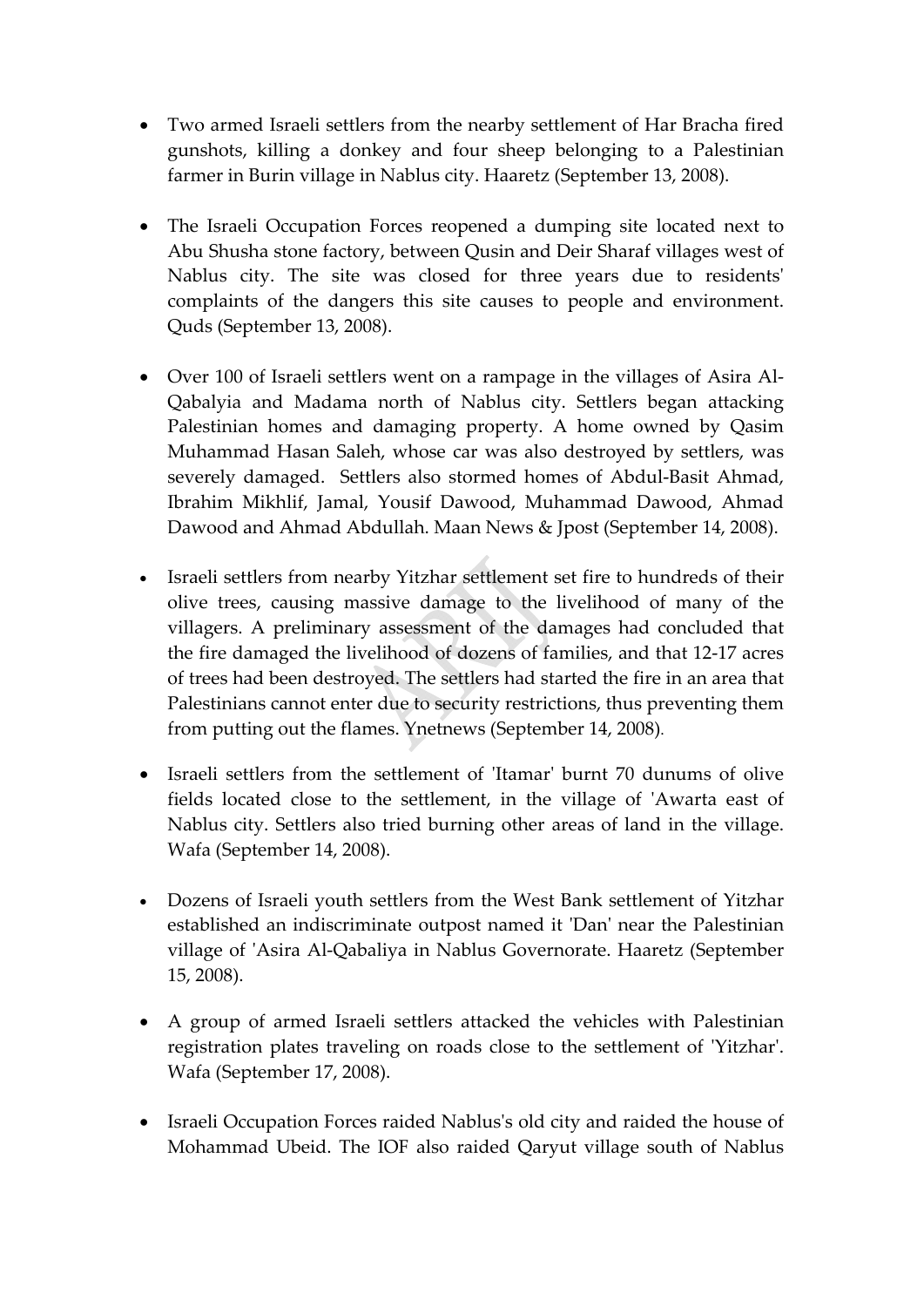and stormed the houses of Falah Ahmad Badawi and Jihad Salah Ad Din Badawi. Maan News (September 18, 2008).

- Tens of Israeli settlers from Yitzhar settlement set fire into more than 200 dunums of agricultural lands in Madama, Burin and ʹAsira Al Qiblyia south of Nablus city. In addition, settlers burned a field of crops near the Israeli settlement of Yitzhar, south of the northern West Bank city of Nablus. Wafa (September 18, 2008).
- Israeli settlers from Iil'ad settlement set fire into 300 Olive trees in Sorra village near Nablus city. Wafa (September 18, 2008).
- The Israeli Occupation Authorities have issued a permit for an Israeli contractor to dump Israeli garbage on a historically rich and archaeologically valuable area of Palestinian land in Nablus city. The timing of the approval (to construct a dump for Israeli garbage) coincides with a major archaeological discovery in the area. Wafa (September 20, 2008)
- The Israeli Occupation bulldozers started razing lands near 'Azamout village east of Nablus city, in an area between 'Azmout village and the settlement of Alon Moreh. Israeli razing activities to create an infrastructure to serve the aforementioned settlement. Wafa (September 22, 2008).
- The Israeli Occupation soldiers closed Huwwara checkpoint south of Nablus city in the face of Palestinian who were accessing the checkpoint heading to their destinations. Wafa (September 22, 2008).
- Israeli Occupation Forces stormed the city of Nablus in the northern West Bank and stormed the town from its southern entrance. IO military vehicles roamed for some time, the eastern part of the town and the area around the Old City. Wafa (September 23, 2008)**.**
- The Israeli company Park Brown, along with Kedumim and Karnei Shomron settlements' councils and the regional council of Shomron, are planning to establish a huge dumping site on lands of Qusin and Deir Sharaf villages west of Nablus city. The estimated area is more than 10 dunums and was previously a quarry site, named as "Abu Shawasha Quarry". The plan, if implemented, will affect the lives of the two villages and will contaminate its natural resources. Quds (September 27, 2008).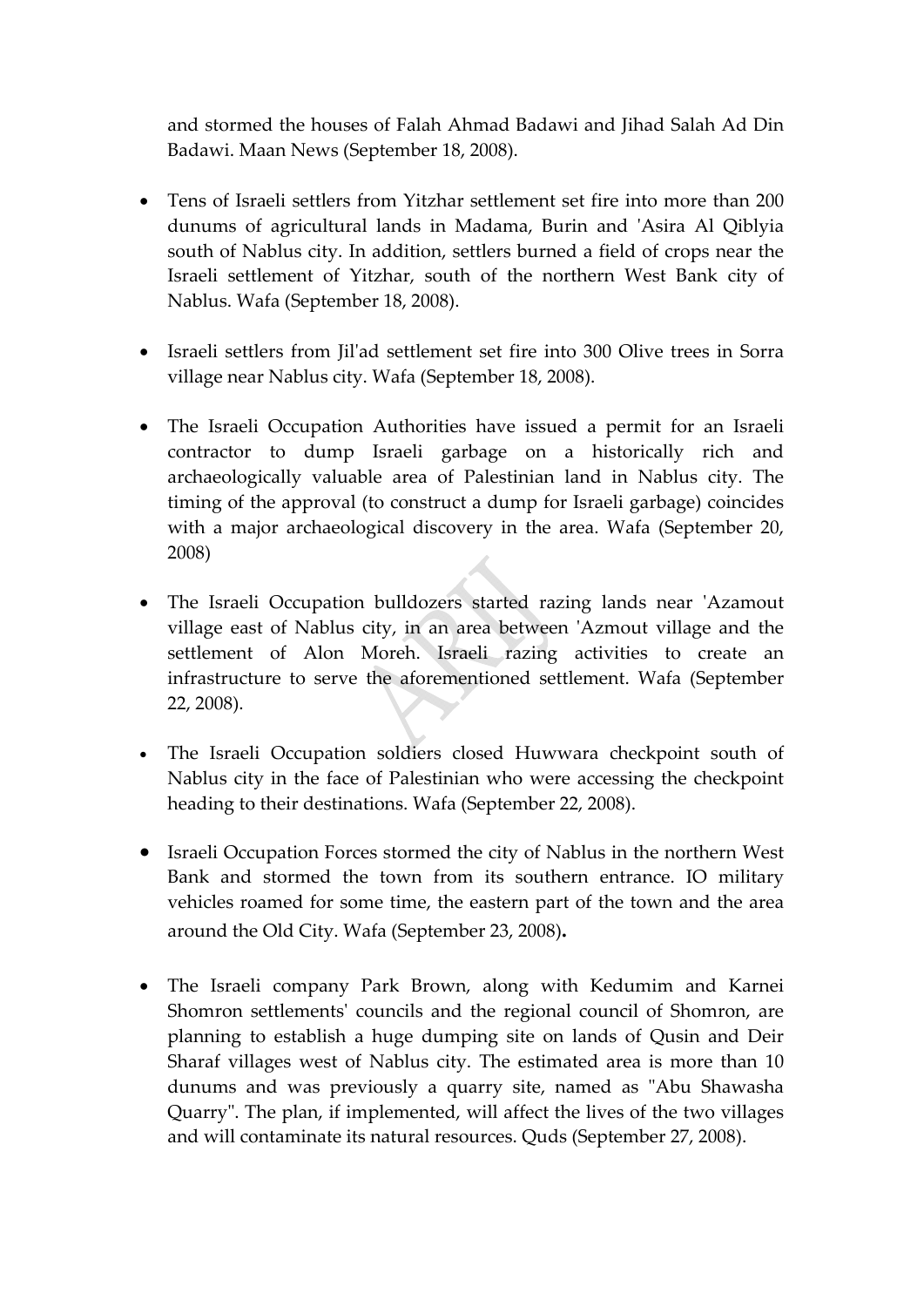• A large Israeli military force invaded Nablus city, drove across the city for many hours and conducted house‐to‐house searches. IMEMC (September 28, 2008).

#### **Gaza**

- The Israeli Occupation Army conducted military exercises in the vicinity of the Gaza Strip and southern regions of Israel. Quds (September 11, 2008).
- Israeli Occupation gunboats opened fire on a Palestinian fishing boat in the Mediterranean Sea causing 70,000 dollars of damage. Maan News (September 12, 2008)**.**
- The Gaza Strip's only pharmaceutical factory is shutting down due to the Israeli blockade of the coastal territory not allowing sufficient materials into the Gaza Strip to continue operations. Maan News (September 10, 2008).

#### **Others**

- In a report issued by the national and international relations unit at the Palestine Liberation Organization stated that 5 houses were demolished in Jerusalem city during the month of August under the pretext of lacking licensing documents. The report also indicated that the Israeli Authorities confiscated 37 dunums in the Jordan Valley, 6 dunums in Ramin village, 1000 square meters in Halhul town for the construction of a new bypass road, 1500 square meters inside Hebron city for security purposes and the construction of another bypass road of 4 kilometers length between Itamar settlement and Za'tara checkpoint; in addition of razing 100 dunums of lands of Beit Ijza village to expand Giv'on Hadasha settlement. Quds (September 2, 2008).
- The Israeli government will discuss a possible evacuation‐compensation bill for settlers in the West Bank during its next cabinet meeting on the  $7<sup>th</sup>$ of September. The proposal, which was authored by vice Premier Haim Ramon, would give Israeli residents of the territories the option of relocating to Israel proper in exchange for financial compensation around 1 Million NIS. Then plan includes 61800 Israeli settlers living in 72 Israeli settlements located west of the Segregation Wall. Haaretz & Quds (September 4, 2008).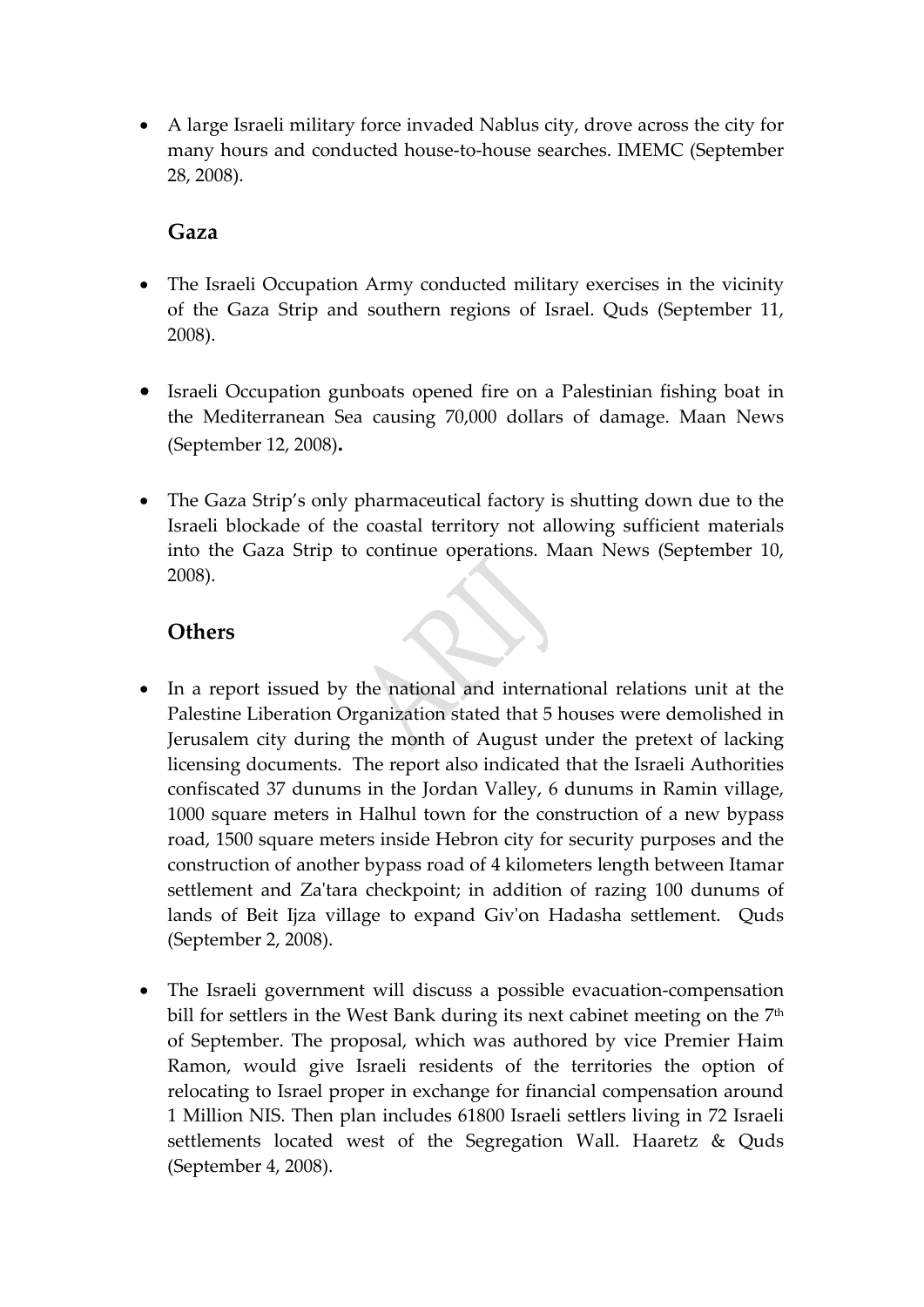- Some Arab neighborhoods in Jerusalem could become the capital of a future Palestinian state as part of a final peace agreement, Defense Minister Ehud Barak said in an interview broadcast yesterday. Barak did not say whether these neighborhoods would include all of Arab East Jerusalem, which Israel captured in the 1967 Middle East war and annexed in a move not recognized internationally. "We can find a formula under which certain neighborhoods, heavily‐populated Arab neighborhoods, could become, in a peace agreement, part of the Palestinian capital that, of course, will include also the neighboring villages around Jerusalem," Haaretz (September 4, 2008).
- The Palestinian Monitoring Group at the Negotiations Affairs Department stated that during the month of August 2008, the Israeli Occupation Authorities carried out 589 raids to Palestinian towns and villages of the West Bank. The raids concentrated on Ramallah, Jenin, Tulkarem, Bethlehem and Hebron Governorates. The report also stated that 443 flying checkpoints were erected during the month of August in the West Bank. Quds (September 7, 2008).
- While Vice-Premier Chaim Ramon (Kadima) has put forward a proposal to pay Israeli settlers of the West Bank (Yesha) to leave voluntarily, a private initiative to counter Ramon's plan is being set up. Attorney Yossi Fuchs is heading an initiative to keep Yesha in Jewish hands. Fuchs, who is running for a spot on the Likud party Knesset list, explains: "We basically know who the weak settlers are. If this law passes in the Knesset, our organization is going to have a list of these people and buy their homes at a price that is higher than the compensation offered by the government and in that way we will fight this law that is being brought upon us." "The compensation offered in this law, the same compensation offered to the people of Gush Qatif, doesn't give much. It gives between half a million to 1 million shekels to a family that wants to leave Yesha. Therefore all we have to do is find investors that would put 2 to 3 hundred thousand dollars at most to invest in a house in the West Bank. INN (September 8, 2008).
- The Israeli government delays the discussion of a plan to compensate Israeli settlers willing to evacuate settlements in the West Bank. Quds (September 8, 2008).
- Settlers in the West Bank regions of Samaria and Binyamin are making preparations to prevent any move to evacuate settlers by forming new citizens committees. In Samaria the committee is headed by Benny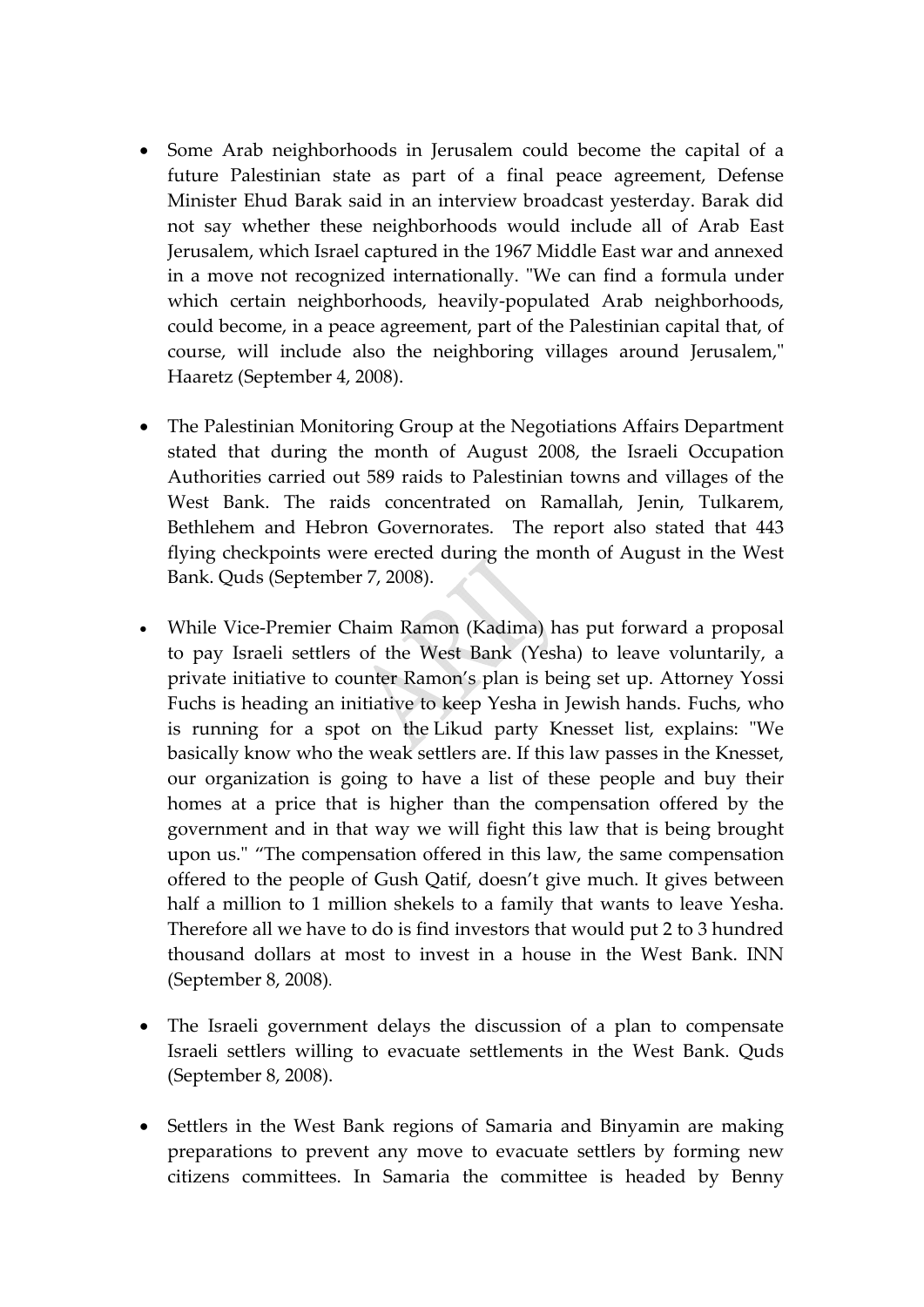Katzover, a former chairman of the Samaria Regional Council and a founder of Gush Emunim. The Binyamin committee is led by Yitzhak Shadmi, a well-known activist and a former IDF lieutenant-colonel. Jpost (September 10, 2008).

- A report issued by B'Tselem, a human rights organization said some settlements had appropriated land up to two and a half times greater than their own designated area either by fencing it off or by intimidation. Israeli settlers in the West Bank have taken possession of tens of thousands of acres of land, some of it privately owned by Palestinians. The report gave more specific details for 12 settlements which lie east of a barrier which Israel has built in the West Bank, a project Israel calls a security necessity and Palestinians describe as a land grab. It described Israelʹs unofficial annexation of 4,558 dunums (1,126 acres) of land around the 12 settlements as part of a plan called the Special Security Area plan which has more than doubled the area under the settlers' control. Haaretz (September 11, 2008).
- Two Israeli human rights groups (BʹTselem and Hamoked) stated in a joint report that a new Israeli policy is deepening the separation between the West Bank and Gaza and tearing Palestinian families apart, in violation of international law. The policy, in effect since November 2007, is turning some Palestinians into illegal residents in their own homes. In one highprofile case, a Gaza man has been barred from joining his wife who has West Bank residency. Gazan's who moved from Gaza to the West Bank before 2000 must now obtain special permits to continue living in the West Bank, the permits are valid for three months at a time, and very stringent criteria must be met. Marriage to a West Banker does not guarantee getting a permit. Gazan's caught in the West Bank without permits are sent back to Gaza. Haaretz (September 11, 2008).
- Due to increasing Palestinian attempts to infiltrate Israel through the crossings along the Green Line ‐ sometimes in cars with Israeli license plates and due to growing discontent among West Bank settlers over waits at checkpoints, the IOF Central Command has launched a pilot program to test a car-identification system aimed at reducing the travel time for Israelis crossing the Green Line. JPost (September 11, 2008).
- Israeli Occupation Army reported that the Israeli Defense Minister Ehud Barak ordered the removal of five checkpoints near the Benyamin settlement area northeast of Ramallah. Maan News (September 12, 2008).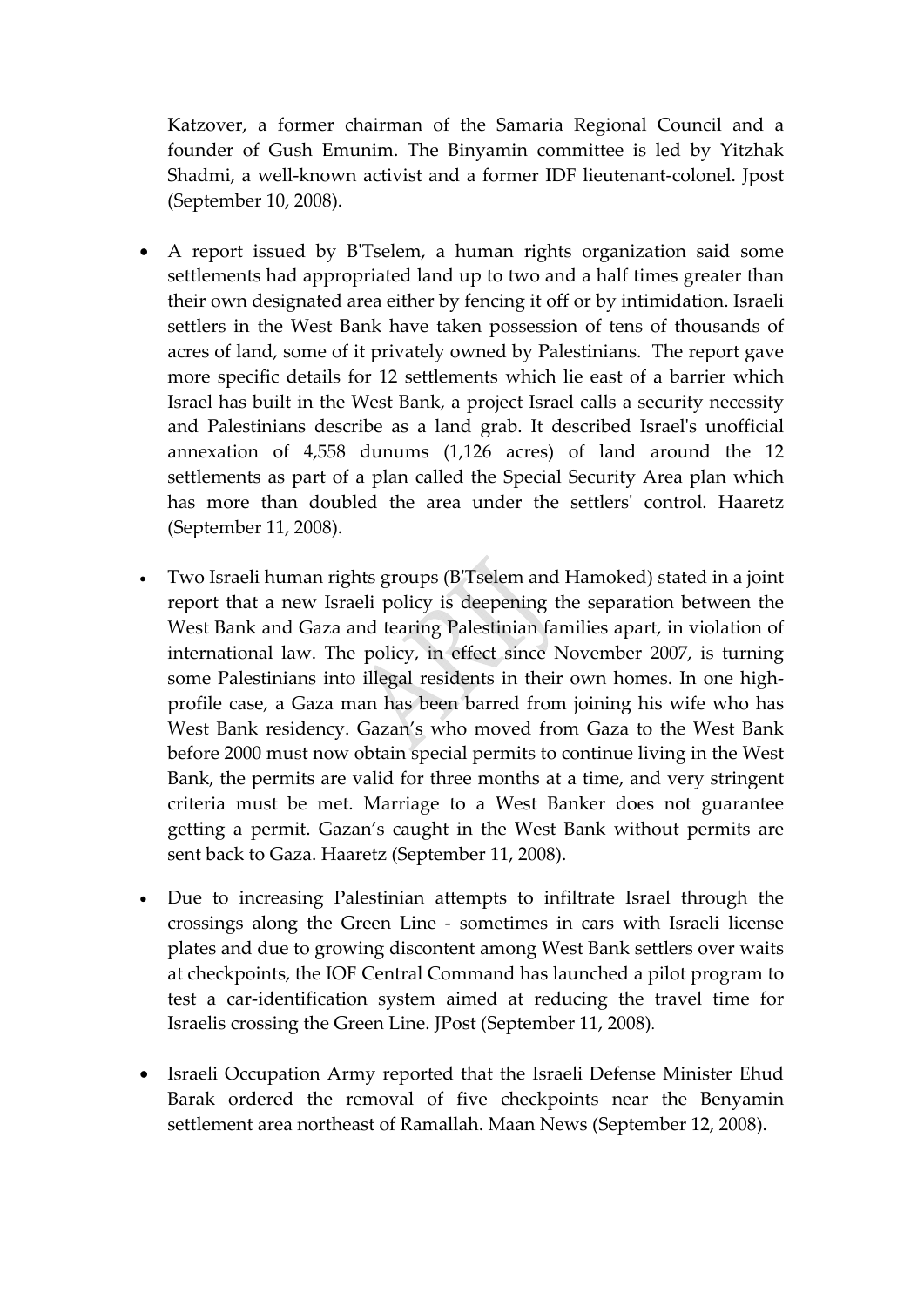- The Israeli settlements' councils and the right wing condemned the Israeli Authorities intention to remove some checkpoints (roadblocks and earth mounds) from various areas in the West Bank stating that the removal of checkpoints will threaten the security of Israel. Quds (September 13, 2008).
- The Israeli Keenest endorsed a referendum law presented to it by the Ministry of Finance and Ministry to grant Tax Privileges to new Immigrants and Jews returning to Israel. Of the main Privileges, the equality if Tax. Al Quds (September 14, 2008)
- Israeli Vice Premier Haim Ramon presented an outline of the evacuation compensation bill in which Israeli settlers who will agree to voluntarily leave their West Bank homes, east of the separation fence, will be eligible for NIS 1.1 million (about \$305,640) each in compensation funds. Adding that settlers who would agree to be relocated to the Negev will be eligible for a financial settlement 25% higher, and those willing to relocate to the Galilee area will get an additional 15% in restitution funds. Ynetnews (September 14, 2008).
- The Israeli Information Center for Human Rights in the Occupied Territories, BʹTselem, issued a report detaining its findings that Palestinians who live near the illegal Israeli settlements constructed east of the Annexation Wall have been regularly and systematically denied access to their land. The report also stated that Israeli settlers pave patrol roads and place physical obstructions on Palestinian lands adjacent to settlements, at times with the authorities' approval, at others not. IMEMC (September 17, 2008).
- The Israeli regional council for building and planning decided to build a new residential project for Israeli settlers who were evacuated from the Gaza Strip settlement back in 2005. The residential project is given the name "Netshan" and will be built in Lachish area to the east of Qiryat Gat. Quds (September 17, 2008).
- A report issued by the United Nation Office for Coordination of Humanitarian Affairs (OCHA) stated that the Israeli military checkpoints continue to hinder movement of the Palestinians in the West Bank and east Jerusalem despite the removal of a small number of them. Adding to that, several checkpoints and roadblocks are still impeding movement of Palestinians in the West Bank and east Jerusalem. OCHA (September 21, 2008)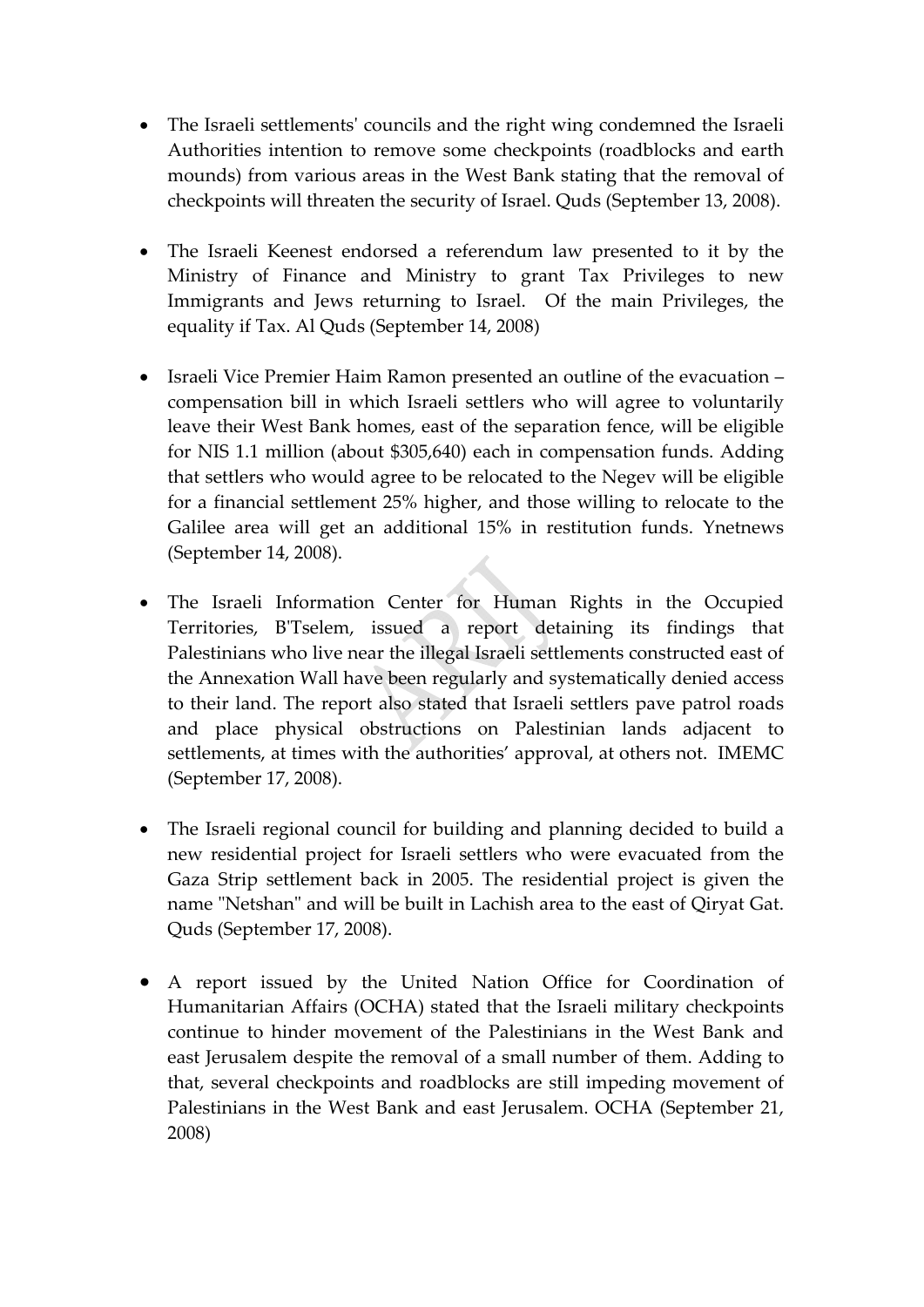- In a repot issued by the Israeli Central Bureau of Statistics stated that the population of Israel stands at 7,337,000 people, including 5,542,000 Jewish Israelis (75.5 percent) and 1,477,000 Israeli Arabs (20.1 percent). The report also listed another 318,000 Israelis under the category of "others" in which some 200,000 foreign workers were counted. The report stated that the population has grown by 1.8 percent since last year. Haaretz (September 24, 2008)
- A total closure of Palestinian-Israeli borders has been put in place by the Israeli Occupation army for the duration of the Jewish New Year Rosh Hashanah where no Palestinians are permitted to leave the West Bank and Gaza Strip territory to Israel, except in "humanitarian cases. Maan News (September 29, 2008).
- Israeli Prime Minister Ehud Olmert [proposes](http://www.haaretz.com/hasen/spages/1010812.html) an offer to the Palestinian National Authority. Under the Offer, Israel would return to the Palestinians 93 percent of the West Bank, plus all of the Gaza Strip**.** In exchange for West Bank land that Israel would keep, Olmert proposed a 5.5 percent land swap giving the Palestinians a desert territory adjacent to the Gaza Strip. The land to be annexed to Israel would include the large settlement blocs, and the border would be similar to the present route of the separation fence. Israel would keep Maʹaleh Adumim, Gush Etzion, the settlements surrounding Jerusalem and some land in the northern West Bank adjacent to Israel. Haaretz (September 29,2008)

| <b>District</b> | Land         | Land              | Uprooted     | <b>Houses</b>    | <b>Houses</b>    |
|-----------------|--------------|-------------------|--------------|------------------|------------------|
|                 | Confiscated  | <b>Threatened</b> | <b>Trees</b> | Demolished       | threatened<br>to |
|                 | (Dunum)      | (Dunum)           |              |                  | be demolished    |
| Bethlehem       | 0            | 0                 | $\bf{0}$     | $\bf{0}$         | 0                |
| Jerusalem       | 1.5          | 600               | 7            | N                |                  |
| Jenin           | 0            | 0                 | O            | $\boldsymbol{0}$ | 0                |
| Tulkarm         | 6.5          | $\bf{0}$          | 30           | $\mathbf{0}$     | 0                |
| Ramallah        | 300          | 0                 | 0            | $\boldsymbol{0}$ | 0                |
| <b>Nablus</b>   | 0            | 10                | 1700         | 0                | 0                |
| Salfit          | 0            | $\bf{0}$          | 0            | $\mathbf{0}$     | 0                |
| Jericho         | $\mathbf{0}$ | $\mathbf{0}$      | $\mathbf{0}$ | $\mathbf{0}$     | 0                |
| Gaza            | 0            | 0                 | O            | $\mathbf{0}$     | 0                |
| Qalqiliya       | 427          | $\bf{0}$          | $\mathbf{0}$ | $\mathbf{0}$     | 0                |
| Hebron          | 172          | 0                 | 0            | $\overline{2}$   | 0                |
| Tubas           | 178          | 0                 | 0            | N                | 20               |
| <b>Total</b>    | 1085         | 610               | 1737         | $\overline{2}$   | 21               |